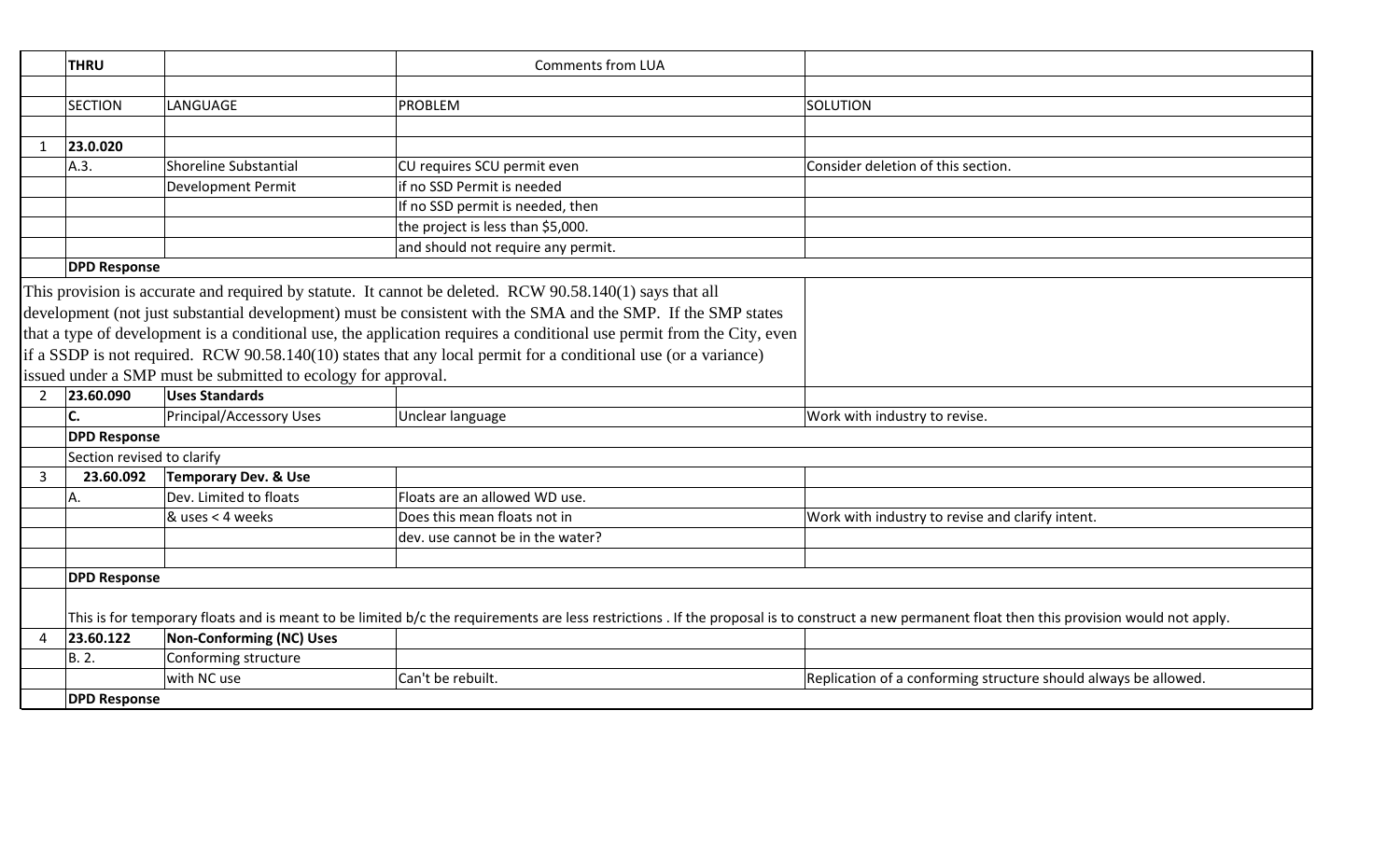Nonconformities, whether they are uses or structures, are disfavored in the law. While on the one hand they can be continued until they are abandoned, local governments can also amortize their removal by allowing the use to stay for a reasonable time. The City is allowing the structure to be maintained and improved (as long as it doesn't expand), which enables the nonconforming use to stay on, just as would happen with rebuilding the structure. But if the structure containing a nonconforming use is being rebuilt that seems to be a reasonable time to end the nonconforming use in it. If the nonconforming use is only one of the uses in the building it is not unreasonable, and at the opposite end of the spectrum where the use defines the nature of the structure, so it can only be used for a nonconforming use, it is reasonable to bar reconstruction to end the nonconforming use.

|                |                     |                                                                              |                                                                                                         | Section of the code revised to allow a reasonable compromise. The structure containing the non-conforming use is allowed to be replaced if the structure will be able to be used for a                |
|----------------|---------------------|------------------------------------------------------------------------------|---------------------------------------------------------------------------------------------------------|-------------------------------------------------------------------------------------------------------------------------------------------------------------------------------------------------------|
| 5              | E. 1.8 2.           | Reconfiguration of NC                                                        | Creation of NC moorages has                                                                             | Work with industry to include uses in our built environment.                                                                                                                                          |
|                |                     | moorage                                                                      | occurred in the new Table of uses                                                                       |                                                                                                                                                                                                       |
|                |                     |                                                                              | creating confusion and undue                                                                            |                                                                                                                                                                                                       |
|                |                     |                                                                              | permit requirements.                                                                                    |                                                                                                                                                                                                       |
|                |                     |                                                                              |                                                                                                         |                                                                                                                                                                                                       |
|                |                     |                                                                              |                                                                                                         | There is great concern that all structures and most uses will be NC                                                                                                                                   |
|                |                     |                                                                              |                                                                                                         | under this section. Language as to when it is allowed to                                                                                                                                              |
|                |                     |                                                                              |                                                                                                         | rebuild is confusing & may be inconsistent with RCW 90.58.030,                                                                                                                                        |
|                |                     |                                                                              |                                                                                                         | SMA Guideline Policy and WAC's.                                                                                                                                                                       |
|                | <b>DPD Response</b> |                                                                              |                                                                                                         |                                                                                                                                                                                                       |
|                |                     |                                                                              | This section does not create non-conforming uses or moorages it describes how these uses are regulated. |                                                                                                                                                                                                       |
|                |                     |                                                                              |                                                                                                         |                                                                                                                                                                                                       |
| 6              | 23.60.124           | <b>Nonconforming Structures</b>                                              |                                                                                                         |                                                                                                                                                                                                       |
|                |                     | Rebuild o.k except over                                                      | No grandfathering provisions with                                                                       | Replication should always be allowed.                                                                                                                                                                 |
|                |                     | water then: D.2                                                              | whole page of subsection                                                                                | Choose 23.60.124 B language for overwater structures                                                                                                                                                  |
|                |                     |                                                                              | requirement.                                                                                            |                                                                                                                                                                                                       |
|                | <b>DPD Response</b> |                                                                              |                                                                                                         |                                                                                                                                                                                                       |
|                |                     |                                                                              |                                                                                                         | Non-conforming structures can be rebuilt if destroyed by fire, etc and this is true for structures outside the Shoreline District. Non-conforming strucutres are disfavored. However, the proposed    |
| $\overline{7}$ | $D.2$ a,b,c.        | Limits portion of lot                                                        | We are awaiting GIS details, but                                                                        | Give incentives to lower the footprint                                                                                                                                                                |
|                |                     |                                                                              | believe that in UC most dryland                                                                         | Those that are in UM/UI should have zero setback                                                                                                                                                      |
|                |                     |                                                                              | areas are under 50'. To require                                                                         | Views from waterfront residences should not be considered                                                                                                                                             |
|                |                     |                                                                              | 30' of setback in a 65' lot depth                                                                       | D.2.c.                                                                                                                                                                                                |
|                |                     |                                                                              | is unreasonable.                                                                                        |                                                                                                                                                                                                       |
|                | <b>DPD Response</b> |                                                                              |                                                                                                         |                                                                                                                                                                                                       |
|                |                     |                                                                              |                                                                                                         | See new sections 23.60.384 and 23.60.504 regarding small lots Please provide a list of incentives that could be used. WAC requirement for views and there are exceptioins for when view corridors are |
|                |                     | not allowed. Continueing to evaluae exception for WD uses on submerged land. |                                                                                                         |                                                                                                                                                                                                       |
| 8              |                     | If rebuilt, NC structures                                                    | Arbritrary to conclude that                                                                             | Remove standard.                                                                                                                                                                                      |
|                |                     | must result in reduced                                                       | reconfiguration will merit                                                                              |                                                                                                                                                                                                       |
|                |                     | ecological impacts                                                           | need for net reduction in                                                                               |                                                                                                                                                                                                       |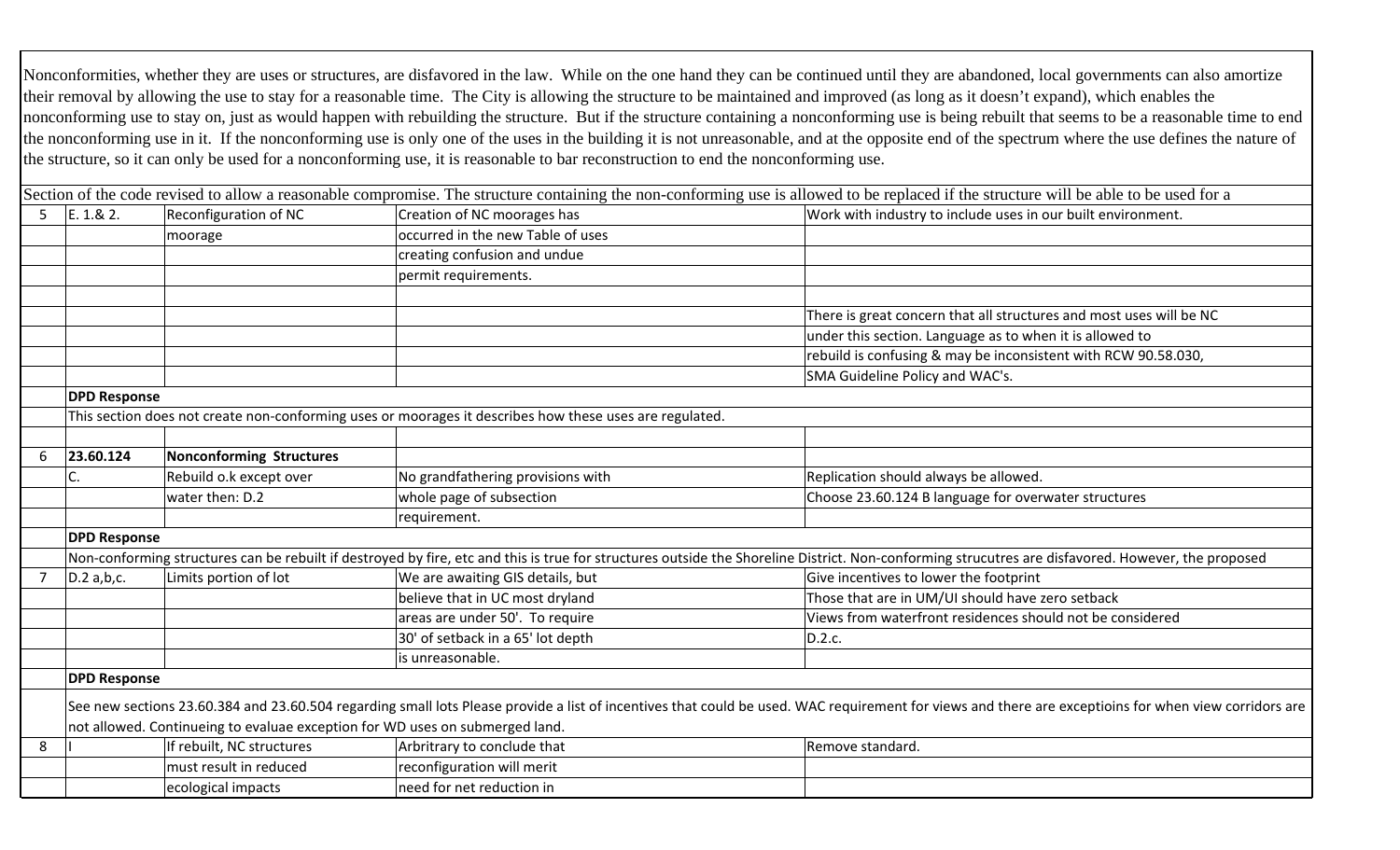|    |                                                                                                                                                       |                              | impacts                                                                                                                                                            |                                                                                                                                                                                                    |
|----|-------------------------------------------------------------------------------------------------------------------------------------------------------|------------------------------|--------------------------------------------------------------------------------------------------------------------------------------------------------------------|----------------------------------------------------------------------------------------------------------------------------------------------------------------------------------------------------|
|    | <b>DPD Response</b>                                                                                                                                   |                              |                                                                                                                                                                    |                                                                                                                                                                                                    |
|    | This provisions is an additional allowance existing code only allows replacement as is this provision allows for reconfiguration and is an incentive. |                              |                                                                                                                                                                    |                                                                                                                                                                                                    |
| 9  | 23.60.152                                                                                                                                             | <b>Development Standards</b> |                                                                                                                                                                    |                                                                                                                                                                                                    |
|    | А.                                                                                                                                                    | No net loss of               | Throughout the draft does                                                                                                                                          | Work with industry to revise and clarify.                                                                                                                                                          |
|    |                                                                                                                                                       | ecological functions         | not recognize existing uses                                                                                                                                        |                                                                                                                                                                                                    |
|    |                                                                                                                                                       |                              | i.e. If a dry dock is moved from                                                                                                                                   |                                                                                                                                                                                                    |
|    |                                                                                                                                                       |                              | one location to another, there                                                                                                                                     |                                                                                                                                                                                                    |
|    |                                                                                                                                                       |                              | is no net loss of functions, but                                                                                                                                   |                                                                                                                                                                                                    |
|    |                                                                                                                                                       |                              | the code operates as if there is.                                                                                                                                  |                                                                                                                                                                                                    |
|    | <b>DPD Response</b>                                                                                                                                   |                              |                                                                                                                                                                    |                                                                                                                                                                                                    |
|    |                                                                                                                                                       |                              |                                                                                                                                                                    |                                                                                                                                                                                                    |
|    |                                                                                                                                                       |                              | Mitigation in the existing code and in the proposed code is the same and is assessed by comparing pre-project conditions with post-project conditions.             |                                                                                                                                                                                                    |
| 10 | C.                                                                                                                                                    | All shoreline developments   | Does not recognize an                                                                                                                                              | Amend the language to recognize unique requirements for                                                                                                                                            |
|    |                                                                                                                                                       | to prevent need for          | artificial canal that                                                                                                                                              | stabilization.                                                                                                                                                                                     |
|    |                                                                                                                                                       | shoreline defense and        | mostly requires hard                                                                                                                                               |                                                                                                                                                                                                    |
|    |                                                                                                                                                       | stabilization measures       | stabilization.                                                                                                                                                     |                                                                                                                                                                                                    |
|    | <b>DPD Response</b>                                                                                                                                   |                              |                                                                                                                                                                    |                                                                                                                                                                                                    |
|    |                                                                                                                                                       |                              |                                                                                                                                                                    | Shoreline stabilization is allowed for WD/WR uses and the section of the code that is cited pertains to new development, which should not be located in a manner that would cause the need for     |
|    |                                                                                                                                                       |                              | shoreline stabilization. The ship canal already has shoreline stabilization and therefore is not regulated by this section.                                        |                                                                                                                                                                                                    |
| 11 |                                                                                                                                                       | All in-and over-water        | Language does not                                                                                                                                                  |                                                                                                                                                                                                    |
|    |                                                                                                                                                       | structures shall be          | recognize WD uses nor                                                                                                                                              | Amend the language to speak to "new development" and release                                                                                                                                       |
|    |                                                                                                                                                       | locatedto keep               | structures that cannot be                                                                                                                                          | what will become non-conforming structures from mitigation or                                                                                                                                      |
|    |                                                                                                                                                       | adverse impacts due to       | moved w/o shoreline penalties.                                                                                                                                     | penalties.                                                                                                                                                                                         |
|    |                                                                                                                                                       | shading, to a minimum        |                                                                                                                                                                    |                                                                                                                                                                                                    |
|    | <b>DPD Response</b>                                                                                                                                   |                              |                                                                                                                                                                    |                                                                                                                                                                                                    |
|    |                                                                                                                                                       |                              |                                                                                                                                                                    | This is for new development or for when an overwater structure is redeveloped. The term shall indicates this and see Section 23.60.016. The standards in the SMP are required by teh Director when |
|    |                                                                                                                                                       |                              | issuing an approval for a proposal – they are not general rules of conduct that apply to existing development that is not seeking City approvals.                  |                                                                                                                                                                                                    |
|    |                                                                                                                                                       |                              |                                                                                                                                                                    |                                                                                                                                                                                                    |
| 12 | К.                                                                                                                                                    | Pilings treated with         | Language does not recognize                                                                                                                                        | Work with the the industry and property owners to                                                                                                                                                  |
|    |                                                                                                                                                       | creosote shall not be        | situations where it is                                                                                                                                             | revise the language.                                                                                                                                                                               |
|    |                                                                                                                                                       | repaired to extend the       | physically impossible to                                                                                                                                           |                                                                                                                                                                                                    |
|    |                                                                                                                                                       | life of the piling           | replace piling nor the                                                                                                                                             |                                                                                                                                                                                                    |
|    | <b>DPD Response</b>                                                                                                                                   |                              |                                                                                                                                                                    |                                                                                                                                                                                                    |
|    |                                                                                                                                                       |                              | Section revised to allow sleaving of creosote piles when piles are under a building and provide incentives to remove these creosote piles during pier replacement. |                                                                                                                                                                                                    |
| 13 | N.                                                                                                                                                    | Facilities, equipment and    | Businesses can have boom & oil                                                                                                                                     | Work with the the industry and property owners to                                                                                                                                                  |
|    |                                                                                                                                                       | established procedures       | spill pads available, but it is                                                                                                                                    | revise the language.                                                                                                                                                                               |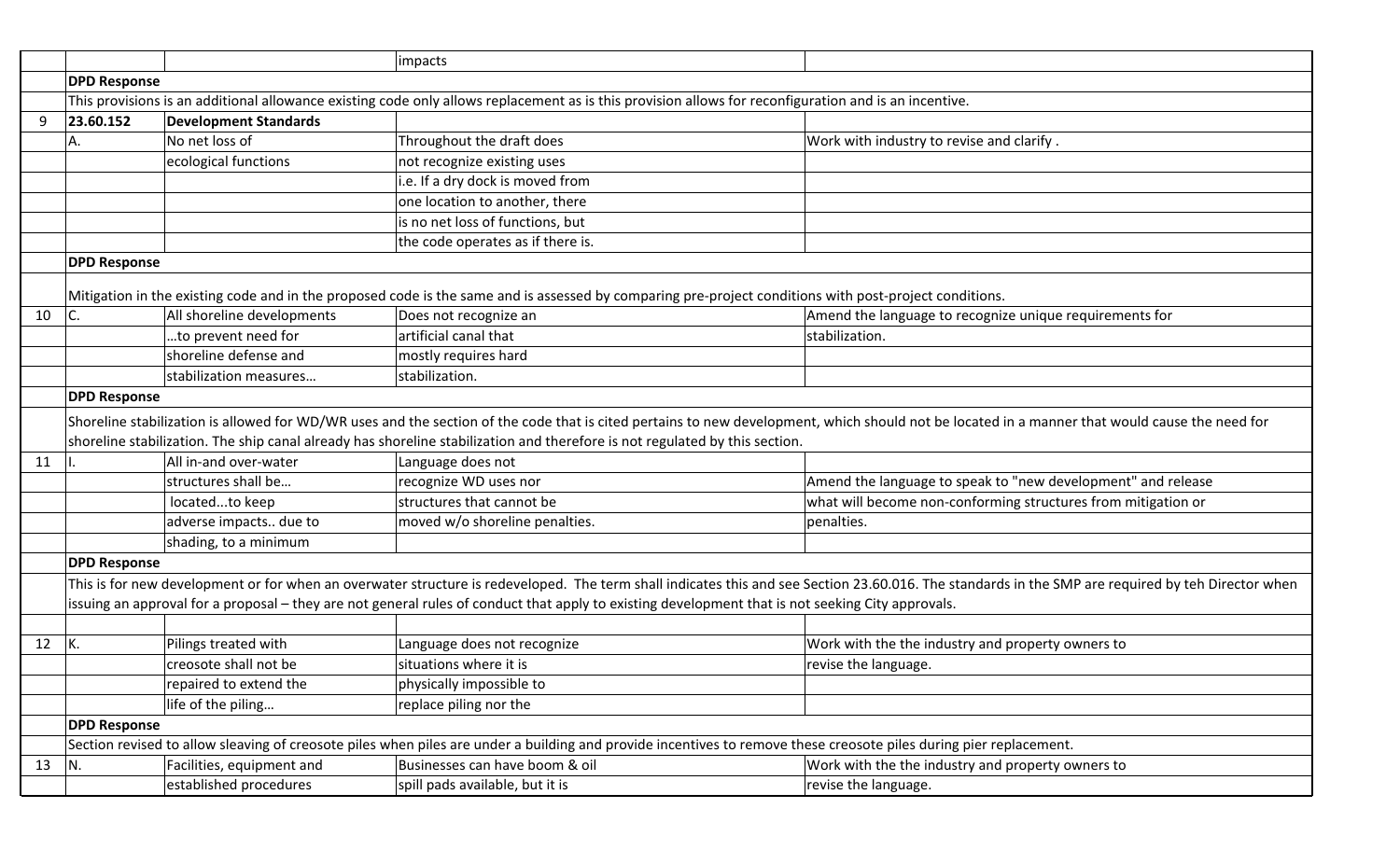|    |                         | for the containment,                                                             | unclear how to mitigate.                                                                                                                                                     |                                                                                                                                                                                                    |
|----|-------------------------|----------------------------------------------------------------------------------|------------------------------------------------------------------------------------------------------------------------------------------------------------------------------|----------------------------------------------------------------------------------------------------------------------------------------------------------------------------------------------------|
|    |                         | recovery and mitigation                                                          | This provision leaves no room                                                                                                                                                |                                                                                                                                                                                                    |
|    |                         | of spilled petroleum                                                             | for use of third party providers                                                                                                                                             |                                                                                                                                                                                                    |
|    |                         | products shall be provided                                                       |                                                                                                                                                                              |                                                                                                                                                                                                    |
|    |                         | at recreational marinas,                                                         |                                                                                                                                                                              |                                                                                                                                                                                                    |
|    |                         | commercial moorage                                                               |                                                                                                                                                                              |                                                                                                                                                                                                    |
|    | <b>DPD Response</b>     |                                                                                  |                                                                                                                                                                              |                                                                                                                                                                                                    |
|    |                         |                                                                                  | Revised to allow third party however facilities should have the minimum equipment available even if a third party is used.                                                   |                                                                                                                                                                                                    |
| 14 | P.                      | .projects involving                                                              | Leaves no room for small                                                                                                                                                     | Amend language                                                                                                                                                                                     |
|    |                         | concrete, a concrete truck                                                       | concrete projects                                                                                                                                                            |                                                                                                                                                                                                    |
|    |                         | chute                                                                            |                                                                                                                                                                              |                                                                                                                                                                                                    |
|    | <b>DPD Response</b>     |                                                                                  |                                                                                                                                                                              |                                                                                                                                                                                                    |
|    |                         |                                                                                  | If it is a small project and a concrete truck is used then a conrete clean out area is required if the the truck is required to be cleaned out before entering City streets. |                                                                                                                                                                                                    |
| 15 | T.                      | Discharge of water                                                               | Systems on board vessels can                                                                                                                                                 | Amend language                                                                                                                                                                                     |
|    |                         | including heating or                                                             | include heat pumps                                                                                                                                                           |                                                                                                                                                                                                    |
|    |                         | cooling systems shall not                                                        |                                                                                                                                                                              |                                                                                                                                                                                                    |
|    |                         | discharge water that is                                                          |                                                                                                                                                                              |                                                                                                                                                                                                    |
|    |                         | warmer than the ambient                                                          |                                                                                                                                                                              |                                                                                                                                                                                                    |
|    |                         | freshwater temperature                                                           |                                                                                                                                                                              |                                                                                                                                                                                                    |
|    | <b>DPD Response</b>     |                                                                                  |                                                                                                                                                                              |                                                                                                                                                                                                    |
|    | 23.60.152.T was deleted |                                                                                  |                                                                                                                                                                              |                                                                                                                                                                                                    |
| 16 | 23.60.158               | Standards for mitigation                                                         | It is unclear when mitigation                                                                                                                                                | Work with the the industry and property owners to                                                                                                                                                  |
|    |                         | sequencing.                                                                      | would be required and how it                                                                                                                                                 | clarify and revise the language.                                                                                                                                                                   |
|    |                         |                                                                                  | differs from current SEPA                                                                                                                                                    |                                                                                                                                                                                                    |
|    |                         |                                                                                  | requirements.                                                                                                                                                                |                                                                                                                                                                                                    |
|    | <b>DPD Response</b>     |                                                                                  |                                                                                                                                                                              |                                                                                                                                                                                                    |
|    |                         |                                                                                  |                                                                                                                                                                              | Per 23.60.158.A "For the purpose of this Chapter 23.60, mitigation is the action taken to prevent, minimize or replace the loss of ecological functions resulting from new development, shoreline  |
|    |                         |                                                                                  |                                                                                                                                                                              | modifications or uses," Regarding SEPA, SEPA conditioning authority generally does not apply when a regulation addresses the impact. Legally, the City cannot condition a project beyond the       |
|    |                         |                                                                                  |                                                                                                                                                                              | impact it creates, regardless of whether more than one regulatory scheme provides conditioning authority. Section 158 states that is the extent of the mitigation authorized. The City customarily |
|    |                         | relies on (cites) all of its conditioning authority when conditioning a project. |                                                                                                                                                                              |                                                                                                                                                                                                    |
| 17 |                         | $\vert$ 23.60.162 Standards for parking                                          | This section is problematic with                                                                                                                                             |                                                                                                                                                                                                    |
|    |                         | requirements                                                                     | narrow depth lots and in UM, UI                                                                                                                                              | Work with property owners to revise the language.                                                                                                                                                  |
|    |                         |                                                                                  | zones. Landscaping may not be                                                                                                                                                |                                                                                                                                                                                                    |
|    |                         |                                                                                  | possible. Reduction of parking                                                                                                                                               |                                                                                                                                                                                                    |
|    |                         |                                                                                  | by 20% may make a property                                                                                                                                                   |                                                                                                                                                                                                    |
|    |                         |                                                                                  | non-compliant                                                                                                                                                                |                                                                                                                                                                                                    |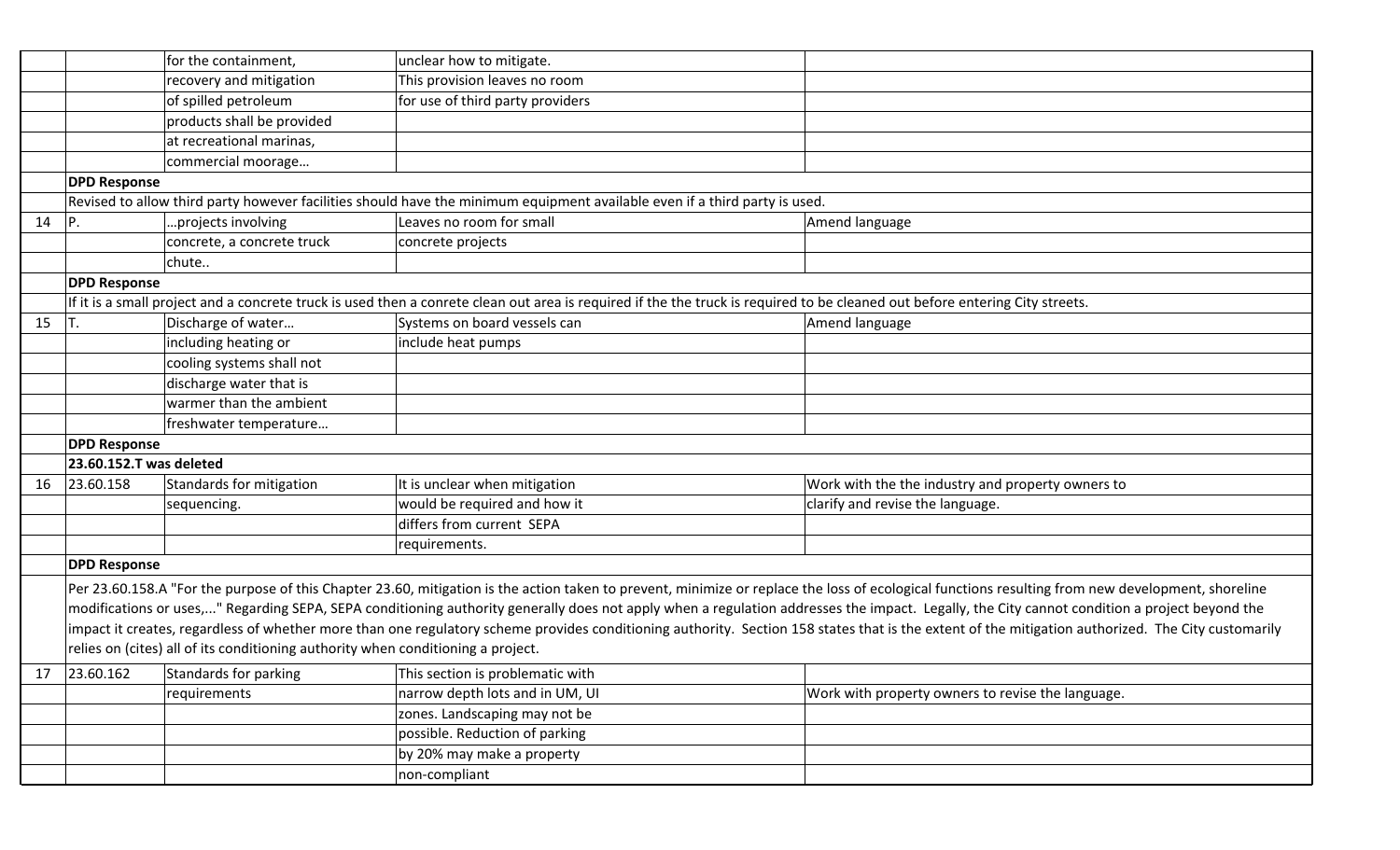|    | <b>DPD Response</b>                                                                                                                                                                                    |                      |                                                                                                                                               |                                                                    |  |
|----|--------------------------------------------------------------------------------------------------------------------------------------------------------------------------------------------------------|----------------------|-----------------------------------------------------------------------------------------------------------------------------------------------|--------------------------------------------------------------------|--|
|    | Per subsection 23.60.162.F landscaping is not required in the UM or UI shoreline environment because the underlying zone in these shoreline environments is IG1, IG2, IB or IC. RE: 20% reduction this |                      |                                                                                                                                               |                                                                    |  |
|    |                                                                                                                                                                                                        |                      | is if you are moving existing overwter coverage and only applies in that situation. This will not render a property non-compliant in any way. |                                                                    |  |
|    |                                                                                                                                                                                                        |                      |                                                                                                                                               |                                                                    |  |
| 18 | 23.60.164                                                                                                                                                                                              | <b>Public Access</b> |                                                                                                                                               |                                                                    |  |
|    |                                                                                                                                                                                                        |                      | Requiring public access on                                                                                                                    | Work with property owners and land use attorneys to assure         |  |
|    |                                                                                                                                                                                                        |                      | private property may destroy                                                                                                                  | that the SMA Guidelines are being correctly interpreted.           |  |
|    |                                                                                                                                                                                                        |                      | a fundamental attribute of                                                                                                                    | Work with property owners and land use attorneys to assure         |  |
|    |                                                                                                                                                                                                        |                      | property ownership in                                                                                                                         | that the requirement to grant an easement is not a taking.         |  |
|    |                                                                                                                                                                                                        |                      | the ability to exclude others.                                                                                                                | It is suggested that the granting of public access have incentives |  |
|    |                                                                                                                                                                                                        |                      |                                                                                                                                               | rather than requirements attached to it.                           |  |
|    |                                                                                                                                                                                                        |                      |                                                                                                                                               |                                                                    |  |

## **DPD Response**

The SMA identifies many important interests in using the shoreline, including using water front lots for water dependent uses and providing public access to the shoreline. RCW 90.58.020. When the use on a water front lot is not the preferred water-dependent use, the public access purpose is implemented. This policy is set out in the WAC, which the City is required to follow. RCW 98.58.100(1). The public access requirements in the SMA and WAC are based on the Public Trust doctrine, which inherently applies to all property, including shoreline property. Thus, it is not a taking to prohibit property from being used in a manner that creates a nuisance, and it is not a taking to require property to be used consistent with the Public Trust doctrine; i.e., property that is being used for uses that are not water dependent and even uses in the water should achieve another Public Trust/SMA purpose of providing public access.

| 19 | A.2.                                                                                                                                            | The minimum regulated        | In many areas of the waterfront,      | Work with property owners to revise the language.                                                                                                                                                   |
|----|-------------------------------------------------------------------------------------------------------------------------------------------------|------------------------------|---------------------------------------|-----------------------------------------------------------------------------------------------------------------------------------------------------------------------------------------------------|
|    |                                                                                                                                                 | public access shall consist  | there are no physical means           |                                                                                                                                                                                                     |
|    |                                                                                                                                                 | of an improved walkway at    | given contradictory information       |                                                                                                                                                                                                     |
|    |                                                                                                                                                 | lease 5' wide on an ease-    |                                       |                                                                                                                                                                                                     |
|    |                                                                                                                                                 | ment 10' wide, leading from  |                                       |                                                                                                                                                                                                     |
|    |                                                                                                                                                 | the streetdirectly to a      | Also, there is no provision that      |                                                                                                                                                                                                     |
|    |                                                                                                                                                 | a waterfront use area or to  | additional public access will not     |                                                                                                                                                                                                     |
|    |                                                                                                                                                 | an area on the property      | be required each time a permit        |                                                                                                                                                                                                     |
|    |                                                                                                                                                 |                              | is requested.                         |                                                                                                                                                                                                     |
|    | <b>DPD Response</b>                                                                                                                             |                              |                                       |                                                                                                                                                                                                     |
|    |                                                                                                                                                 |                              |                                       | The provisions of the Code allow alternatives to accommodate site restrictions, safety, use conflicts etc. and once the public access requirement for a site has been met more public access is not |
|    | required. Additionally, exceptions added so that recreational marinas with 35-ft or less of dry land are not required to provide public access. |                              |                                       |                                                                                                                                                                                                     |
|    |                                                                                                                                                 |                              | 19                                    |                                                                                                                                                                                                     |
| 20 | 23.60.164                                                                                                                                       | <b>View Corridors</b>        |                                       |                                                                                                                                                                                                     |
|    | B.3.                                                                                                                                            | Structures, including but    | It is not clear that these structures | Work with property owners to revise the language.                                                                                                                                                   |
|    |                                                                                                                                                 | not limited tomay not        | would include covered moorage         |                                                                                                                                                                                                     |
|    |                                                                                                                                                 | be located in view corridors | or not.                               |                                                                                                                                                                                                     |
|    | <b>DPD Response</b>                                                                                                                             |                              |                                       |                                                                                                                                                                                                     |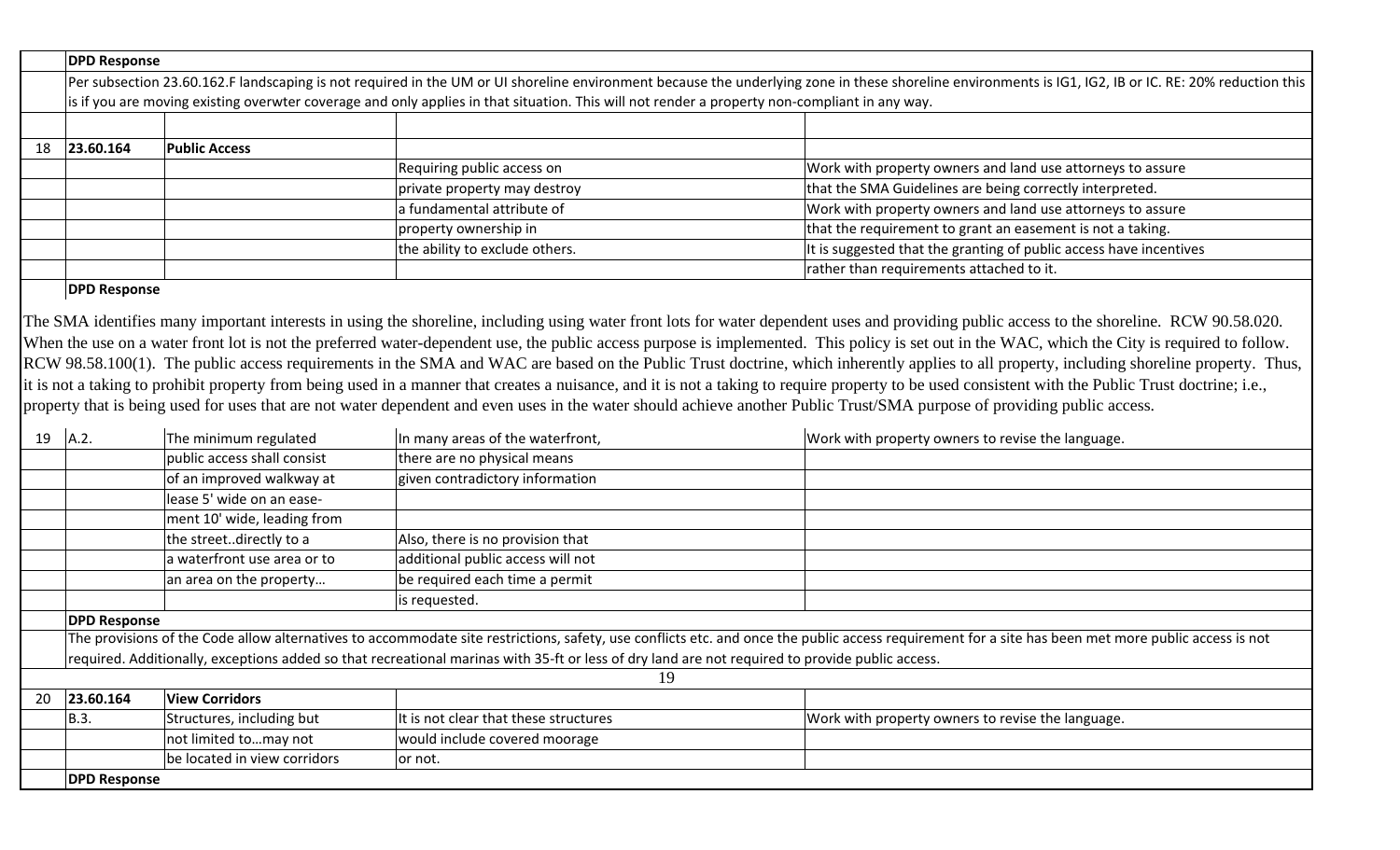|    | No change from existing code covered moorage is not allowed in view corridor open wet moorage is. |                                                         |                                                                                                                         |                                                                        |
|----|---------------------------------------------------------------------------------------------------|---------------------------------------------------------|-------------------------------------------------------------------------------------------------------------------------|------------------------------------------------------------------------|
| 21 | 23.60.182                                                                                         | <b>Standards for Dredging</b>                           |                                                                                                                         |                                                                        |
|    | C.                                                                                                | Dredgingis necessary for                                | Existing navigational uses may                                                                                          | Delete the word "existing".                                            |
|    |                                                                                                   | assuring safe and efficient                             | be restricted because of the                                                                                            |                                                                        |
|    |                                                                                                   | accomodation of existing                                | depth of the water.                                                                                                     |                                                                        |
|    |                                                                                                   | navigational uses.                                      |                                                                                                                         |                                                                        |
|    | <b>DPD Response</b>                                                                               |                                                         |                                                                                                                         |                                                                        |
|    |                                                                                                   |                                                         | This is a WAC requirement and the majority of what shorelines/water bodies in Seattle are an existing navigational use. |                                                                        |
| 22 | 23.60.187                                                                                         | <b>Standards for Piers &amp; Floats</b>                 |                                                                                                                         |                                                                        |
|    |                                                                                                   | & overwater structures                                  |                                                                                                                         |                                                                        |
|    | C.                                                                                                | Non-residential develop-                                |                                                                                                                         |                                                                        |
|    |                                                                                                   | ment                                                    | What is feasible and what is                                                                                            |                                                                        |
|    | C.2.c.                                                                                            | maintain the maxium light                               | practical have two different                                                                                            | Work with property owners to revise the language.                      |
|    |                                                                                                   | permeability feasible.                                  | meanings.                                                                                                               |                                                                        |
|    | <b>DPD Response</b>                                                                               |                                                         |                                                                                                                         |                                                                        |
|    |                                                                                                   |                                                         | Code section revised to include standards that if they exist on the site then grated decking is not required.           |                                                                        |
| 23 | C.3.                                                                                              | Wood treated with                                       | The marina industry is being                                                                                            | Defer to the standards set by the American Wood Preserver              |
|    |                                                                                                   | or comparable toxic                                     | given contradictory information                                                                                         | Association should treated wood be necessary to use.                   |
|    |                                                                                                   | compounds is prohibited                                 | on what is an allowed                                                                                                   |                                                                        |
|    |                                                                                                   | for decking or piling.                                  | treatment for wood.                                                                                                     |                                                                        |
|    | <b>DPD Response</b>                                                                               |                                                         |                                                                                                                         |                                                                        |
|    |                                                                                                   |                                                         | If a material is deemed to be toxic based on best available science then it will not be allowed.                        |                                                                        |
|    |                                                                                                   | <b>MARINA STANDARDS - COMMERCIAL &amp; RECREATIONAL</b> |                                                                                                                         |                                                                        |
| 24 | 23.60.200                                                                                         |                                                         |                                                                                                                         |                                                                        |
|    |                                                                                                   |                                                         |                                                                                                                         |                                                                        |
|    | $B.1 - 10$                                                                                        | BMP's, waste, maint.                                    | BMP's are already written                                                                                               | B.1 Defer to DOE guidelines and reference them as needing              |
|    |                                                                                                   |                                                         | & required by DOE/DNR                                                                                                   | to be included in moorage agreements.                                  |
|    |                                                                                                   |                                                         |                                                                                                                         | B.2 Defer to DOE guidelines                                            |
|    | <b>DPD Response</b>                                                                               |                                                         |                                                                                                                         |                                                                        |
|    | Revised as suggested                                                                              |                                                         |                                                                                                                         |                                                                        |
| 25 | B.3                                                                                               | <b>Upland restrooms</b>                                 | # of restrooms & hours of                                                                                               | B.3 'Lavatory facilities connected to a sanitary sewer or and adequate |
|    |                                                                                                   |                                                         | operation are overreaching.                                                                                             | to serve the marina shall be provided.'                                |
|    |                                                                                                   |                                                         | & interfere with management                                                                                             | Eliminate word "upland".                                               |
|    |                                                                                                   |                                                         | & business decisions.                                                                                                   |                                                                        |
|    | <b>DPD Response</b>                                                                               |                                                         |                                                                                                                         |                                                                        |
|    | Revised as suggested                                                                              |                                                         |                                                                                                                         |                                                                        |
| 26 | B.4.                                                                                              | All types of waste                                      | No upland may be available to                                                                                           | B.4 Waste: Signage as to how to handle sewage, bilge, fuels            |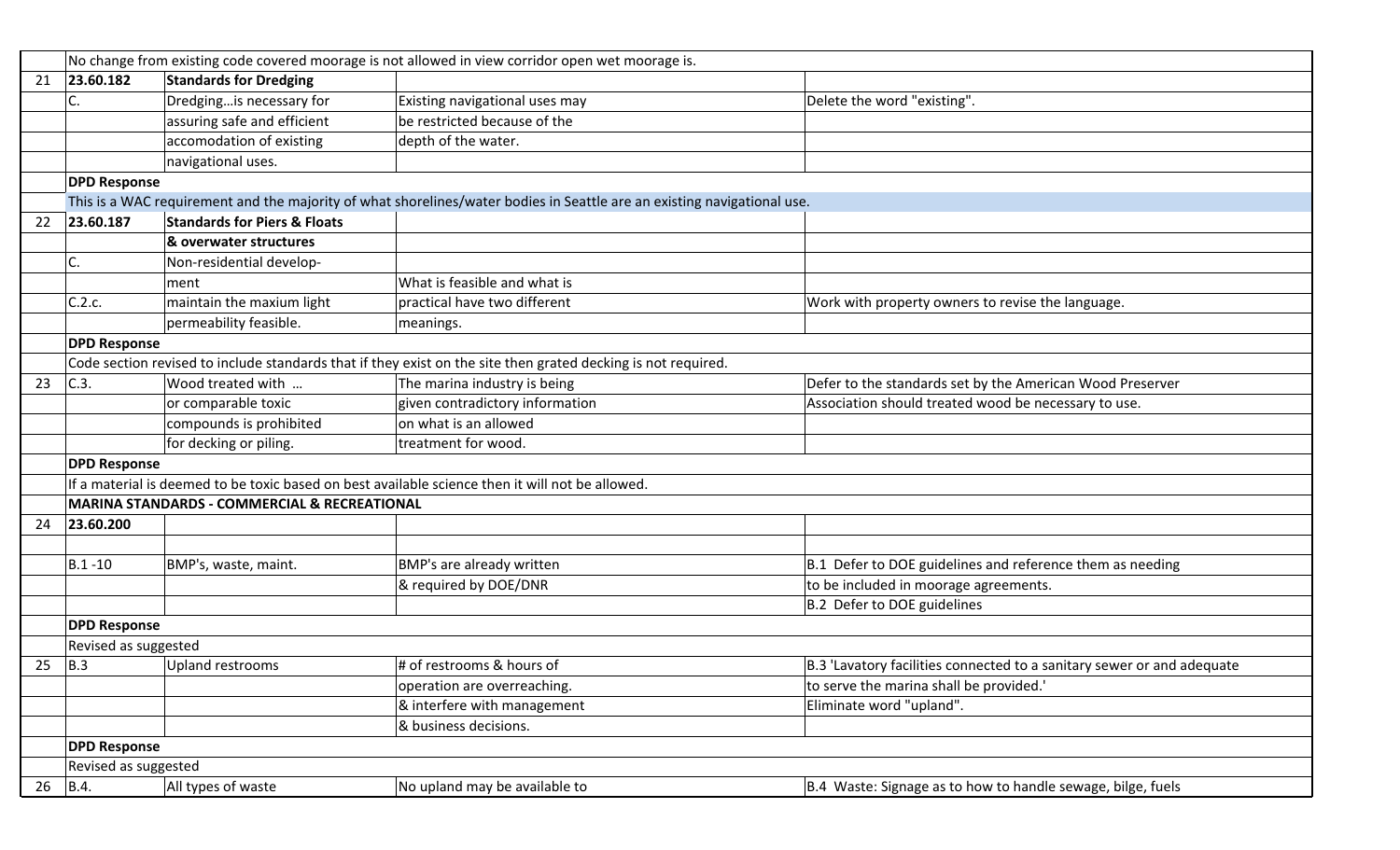|    |                               |                                                                  | handle bilge & fuel waste.                                                                                                | should be posted. (DOE requirements). Keep "facilities can be on/off     |
|----|-------------------------------|------------------------------------------------------------------|---------------------------------------------------------------------------------------------------------------------------|--------------------------------------------------------------------------|
|    |                               |                                                                  |                                                                                                                           | site."                                                                   |
|    | <b>DPD Response</b>           |                                                                  |                                                                                                                           |                                                                          |
|    |                               | See revised section 23.60.200 BMPs follow Ecology's requirements |                                                                                                                           |                                                                          |
| 27 | B.4.a.                        | Sewage & Bilge waste                                             | >3,500 l.f. OR slips > 20'                                                                                                | B.4.a. Increase I.f. to 6,000 I.f. and                                   |
|    |                               |                                                                  | Boats greater than 20' would                                                                                              | B.4.a. Eliminate > 20' part of sentence which would include all marinas. |
|    |                               |                                                                  | include any marina.                                                                                                       |                                                                          |
|    | <b>DPD Response</b>           |                                                                  |                                                                                                                           |                                                                          |
|    |                               |                                                                  | This provision is in the existing code and this is good shoreline management. Please explain why your proposal is better. |                                                                          |
| 28 | B.4.a.2                       | Bilge                                                            | Bilge water can be                                                                                                        | B.4 a. 2. & b - Signage to handle all waste materials. Allow third party |
|    |                               |                                                                  | hazardous waste                                                                                                           | providers to handle waste.                                               |
|    | <b>DPD Response</b>           |                                                                  |                                                                                                                           |                                                                          |
|    |                               | See revised section 23.60.200 BMPs follow Ecology's requirements |                                                                                                                           |                                                                          |
| 29 |                               | Garbage                                                          | Mixes bigger & smaller                                                                                                    | All marinas should provide garbage disposal facilities; not all can      |
|    |                               |                                                                  | marinas with above                                                                                                        | provide rest of section requirements.                                    |
|    |                               |                                                                  |                                                                                                                           | We would suggest a new draft of section B.4.                             |
|    | <b>DPD Response</b>           |                                                                  |                                                                                                                           |                                                                          |
|    |                               | See revised section 23.60.200 BMPs follow Ecology's requirements |                                                                                                                           |                                                                          |
|    |                               |                                                                  |                                                                                                                           |                                                                          |
| 30 | B.5.                          | Marinas shall have                                               | Mixing of recovery equipment for                                                                                          | Work with the the industry and property owners to                        |
|    |                               | equipment and post                                               | petroleum products along with                                                                                             | clarify and revise the language.                                         |
|    |                               | procedures on-site for the                                       | sewage, gas, etc. makes                                                                                                   |                                                                          |
|    |                               | containment, recovery                                            | it unclear what is required.                                                                                              |                                                                          |
|    |                               | & mitigation of spilled                                          | Unknown how to recover sewage                                                                                             |                                                                          |
|    |                               | petroleum, sewage and                                            | or gas and many other hazardous                                                                                           |                                                                          |
|    |                               | other hazardous materials.                                       | materials.                                                                                                                |                                                                          |
|    | <b>DPD Response</b>           |                                                                  |                                                                                                                           |                                                                          |
|    |                               | See revised section 23.60.200 BMPs follow Ecology's requirements |                                                                                                                           |                                                                          |
|    |                               |                                                                  |                                                                                                                           |                                                                          |
| 31 | B.6. a.                       | Slip-side maintenance                                            | Mixing of interior work with                                                                                              |                                                                          |
|    |                               | of vessels is limited to                                         | hull scraping language.                                                                                                   |                                                                          |
|    |                               | interior excluding                                               |                                                                                                                           |                                                                          |
|    |                               | hull scraping                                                    |                                                                                                                           |                                                                          |
|    | <b>DPD Response</b>           |                                                                  |                                                                                                                           |                                                                          |
|    | Revised see section 23.60.200 |                                                                  |                                                                                                                           |                                                                          |
|    |                               |                                                                  |                                                                                                                           |                                                                          |
| 32 | B.6.b.                        | Exterior scraping, sanding                                       | The number of people working                                                                                              | Work with the the industry and property owners to                        |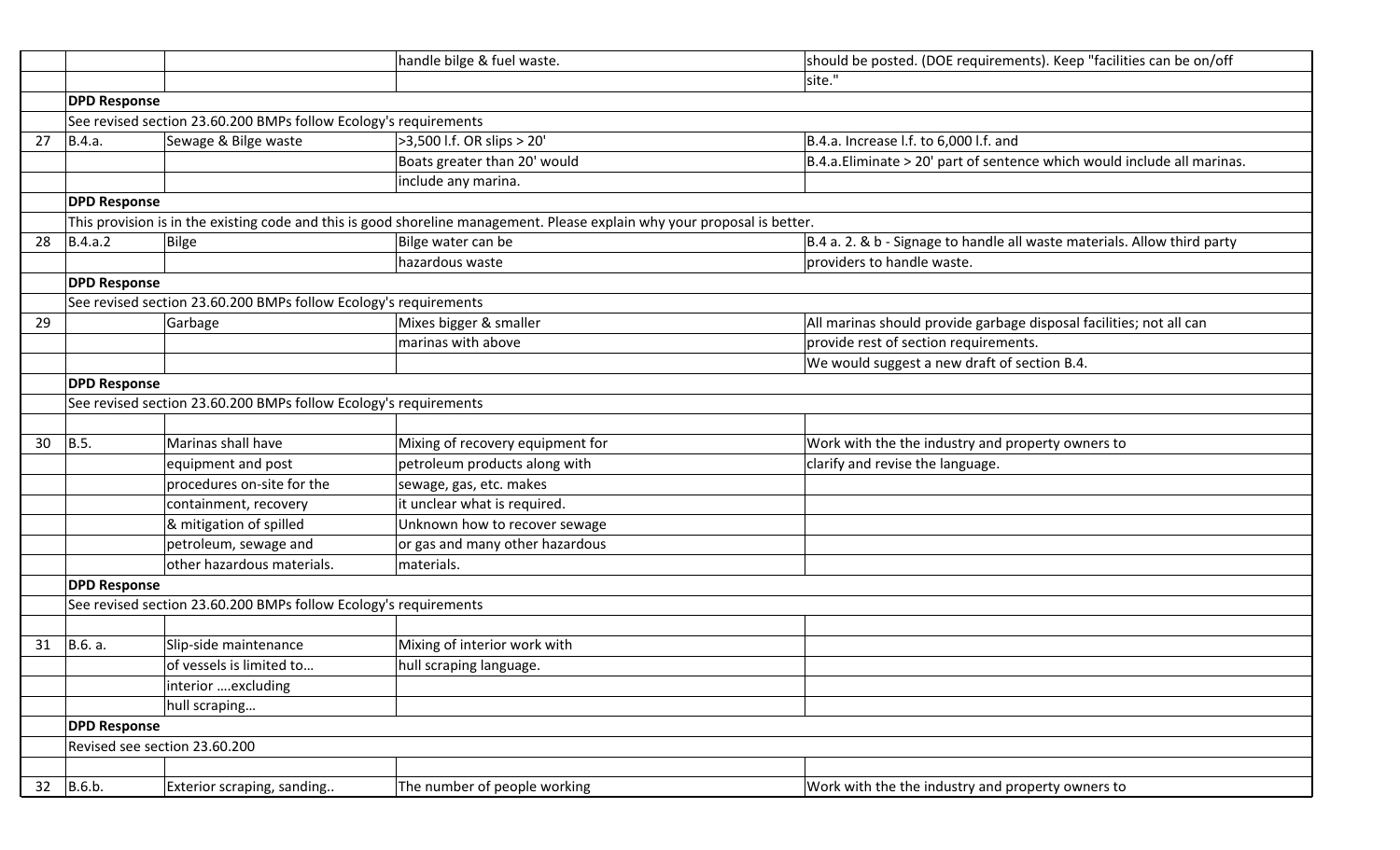|    |                      | is limited to an area that                                                         | on a vessel is not relevant and | clarify and revise the language.                        |
|----|----------------------|------------------------------------------------------------------------------------|---------------------------------|---------------------------------------------------------|
|    |                      | can be contained by the                                                            | limits how, when and where the  |                                                         |
|    |                      | number of people                                                                   | # of people are emloyed.        |                                                         |
|    |                      | working on the vessel                                                              |                                 |                                                         |
|    |                      | calculated                                                                         |                                 |                                                         |
|    | <b>DPD Response</b>  |                                                                                    |                                 |                                                         |
|    |                      | Revised see section 23.60.187 and 23.60.200                                        |                                 |                                                         |
|    |                      |                                                                                    |                                 |                                                         |
| 33 | B.7.                 | All buildings and open                                                             | Unclear purpose for WD use.     | Delete language                                         |
|    |                      | areas used for boat and/or                                                         | Too broad a statement.          |                                                         |
|    |                      | trailer storage are                                                                | May not be achievable in many   |                                                         |
|    |                      | required to be screened                                                            | areas.                          |                                                         |
|    |                      | with natural existing                                                              |                                 |                                                         |
|    |                      | vegetated buffers or                                                               |                                 |                                                         |
|    |                      | planted landscaped areas.                                                          |                                 |                                                         |
|    | <b>DPD Response</b>  |                                                                                    |                                 |                                                         |
|    |                      | DPD continues to evaluate this standard.                                           |                                 |                                                         |
| 34 | d                    | Overwater projections                                                              | Eliminates WD uses.             | Delete language.                                        |
|    |                      | lifts & moorage                                                                    | Eliminates hand launched        |                                                         |
|    |                      | restrictions                                                                       | boats, use of cranes, view      |                                                         |
|    |                      |                                                                                    | platforms and economic use      |                                                         |
|    |                      |                                                                                    | of large portions of property.  |                                                         |
|    | <b>DPD Response</b>  |                                                                                    |                                 |                                                         |
|    |                      | Revised to provide relief from standard if not practical and practical is defined. |                                 |                                                         |
|    |                      |                                                                                    |                                 |                                                         |
| 35 | B.9.                 | Piers & floats shall be grated                                                     | Use of the word 'feasible' does | Work with the the industry and property owners to       |
|    |                      | maximum extent feasible                                                            | not take into account           | clarify and revise the language.                        |
|    |                      |                                                                                    | economic factors.               |                                                         |
|    | <b>DPD Response</b>  |                                                                                    |                                 |                                                         |
|    |                      | Standard[s revised to include allowing solid deck for WD uses.                     |                                 |                                                         |
|    | C.                   | <b>Additional Standards for</b>                                                    |                                 |                                                         |
|    |                      | <b>Recreational Marinas</b>                                                        |                                 |                                                         |
|    | See response to #22. |                                                                                    |                                 |                                                         |
|    |                      |                                                                                    |                                 |                                                         |
|    | 23.60.200            | Public Access is required                                                          | Public access via marina        | Delete the requirement.                                 |
| 36 | C.1.                 | as follows:                                                                        | customers is inherent.          | Add incentives to property owners for additional public |
|    |                      |                                                                                    | In the UC, virtually every      | access they wish to include.                            |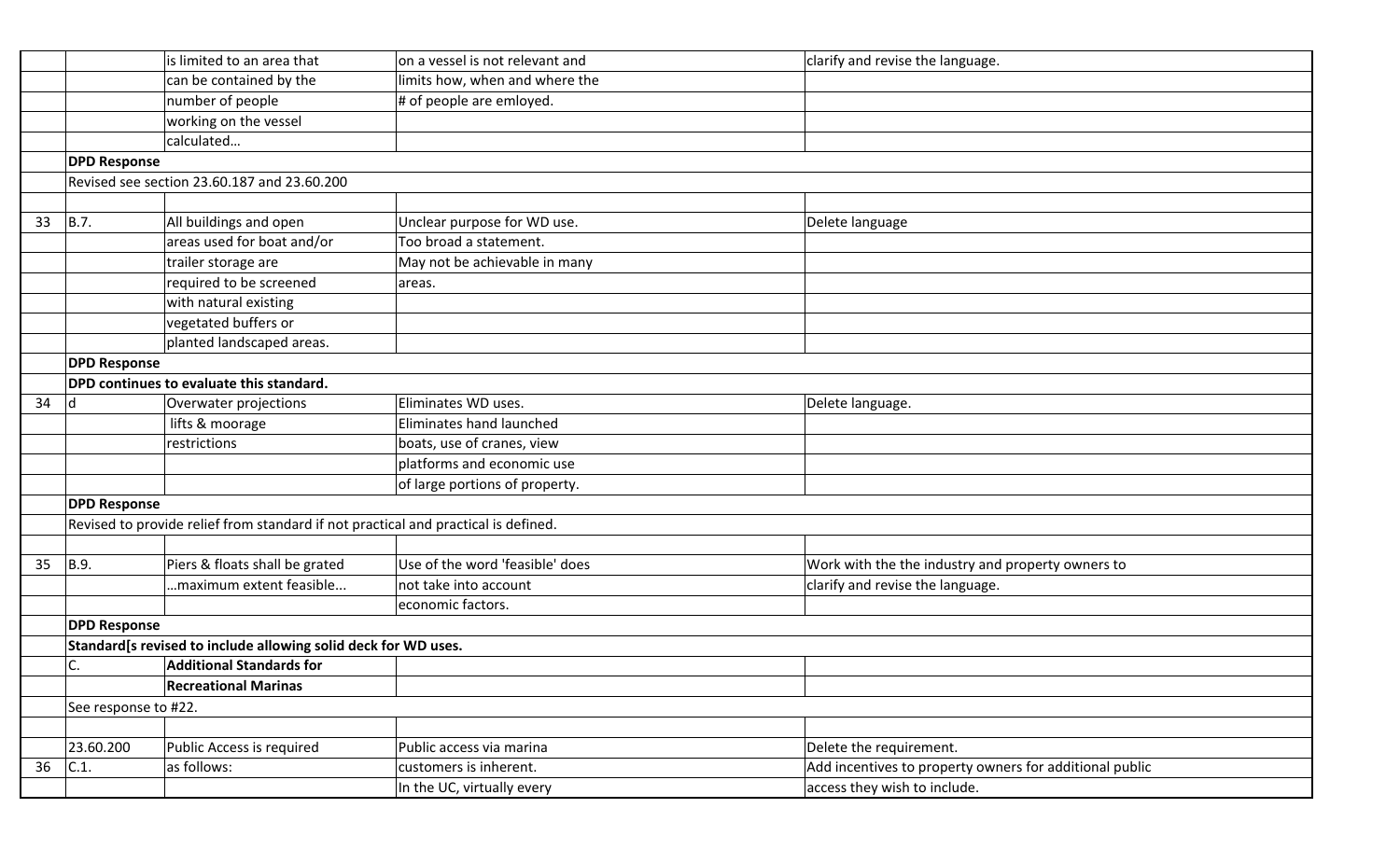|    |                     |                                 | waterfront property has some                                                                                                                                                  |                                                                                                                                                                                                       |
|----|---------------------|---------------------------------|-------------------------------------------------------------------------------------------------------------------------------------------------------------------------------|-------------------------------------------------------------------------------------------------------------------------------------------------------------------------------------------------------|
|    |                     |                                 | form of a marina.                                                                                                                                                             |                                                                                                                                                                                                       |
|    |                     |                                 | This section appears then to                                                                                                                                                  |                                                                                                                                                                                                       |
|    |                     |                                 | create a series of paths on private                                                                                                                                           |                                                                                                                                                                                                       |
|    |                     |                                 | property that really should be                                                                                                                                                |                                                                                                                                                                                                       |
|    |                     |                                 | burden born by the general                                                                                                                                                    |                                                                                                                                                                                                       |
|    |                     |                                 | public.                                                                                                                                                                       |                                                                                                                                                                                                       |
|    | <b>DPD Response</b> |                                 |                                                                                                                                                                               |                                                                                                                                                                                                       |
|    |                     |                                 | This is a WAC requirement and the City is required to follow this requiremnt see RCW 90.58.100(1). Additional exceptions provided for marinas with 35-ft or less of dry land. |                                                                                                                                                                                                       |
|    |                     |                                 |                                                                                                                                                                               |                                                                                                                                                                                                       |
| 37 | C.1.a.              | .providing <2,000 If of         | If the calculation is for moorage,                                                                                                                                            | C.1.a. Change to $<$ 6,000 l.f. in public marinas and eliminate rest of                                                                                                                               |
|    |                     | moorage and containing          | then the use is 100% WD.                                                                                                                                                      | WD/WR use in sentence.                                                                                                                                                                                |
|    |                     | only WD/WR uses are exempt      |                                                                                                                                                                               |                                                                                                                                                                                                       |
|    | <b>DPD Response</b> |                                 |                                                                                                                                                                               |                                                                                                                                                                                                       |
|    |                     |                                 | See response to #36. DPD is allowing an exception please explain why the exception should be increased to 6,000 s.f.?                                                         |                                                                                                                                                                                                       |
| 38 | C.1.b               | The minimum public access       | Physically impossible in most                                                                                                                                                 | Limit public access to public property.                                                                                                                                                               |
|    |                     | for a marine providing less     | UC areas; should not be                                                                                                                                                       |                                                                                                                                                                                                       |
|    |                     | than 9,000 If of moorage        | required in UM or UI zones.                                                                                                                                                   |                                                                                                                                                                                                       |
|    |                     | walkway 5' wide on an           |                                                                                                                                                                               |                                                                                                                                                                                                       |
|    |                     | easement 10' wide               |                                                                                                                                                                               |                                                                                                                                                                                                       |
|    |                     | leading to an area located      |                                                                                                                                                                               |                                                                                                                                                                                                       |
|    |                     | at the water's edge.            |                                                                                                                                                                               |                                                                                                                                                                                                       |
|    | <b>DPD Response</b> |                                 |                                                                                                                                                                               |                                                                                                                                                                                                       |
|    |                     |                                 | See response to #19: The provision allows alternatives to accommodate site restrictions, safety, use conflicts, etc.                                                          |                                                                                                                                                                                                       |
|    |                     |                                 |                                                                                                                                                                               |                                                                                                                                                                                                       |
| 39 | C.2.                | <b>Transient Moorage</b>        | Eliminates WD moorage                                                                                                                                                         | C.2. In public marinas; Restaurant should pay for any transient space.                                                                                                                                |
|    | C.2.a.2.            | required at 40 If for each      | income all year long                                                                                                                                                          | C.2. Eliminate "or other use not WDWR operates during eve/weekend.                                                                                                                                    |
|    |                     | 1,000 If of moorage space       |                                                                                                                                                                               |                                                                                                                                                                                                       |
|    | <b>DPD Response</b> |                                 |                                                                                                                                                                               |                                                                                                                                                                                                       |
|    |                     |                                 |                                                                                                                                                                               | The intent of this provision is to accommodate transient moorage and this is good policygoal to help water dependent users of the City's shorelines. And the provision is only for larger marinas.    |
|    |                     |                                 |                                                                                                                                                                               |                                                                                                                                                                                                       |
| 40 | C.2.c.              | <b>Transient for Commercial</b> | the limit of greater than 9,000 If                                                                                                                                            | Add the word "public"                                                                                                                                                                                 |
|    |                     |                                 | affects 2 known marinas and                                                                                                                                                   |                                                                                                                                                                                                       |
|    | <b>DPD Response</b> |                                 |                                                                                                                                                                               |                                                                                                                                                                                                       |
|    |                     |                                 |                                                                                                                                                                               | The intent of this provision is to accommodate transient moorage and we believe this is a good policy to help water dependent users of the City's shorelines. Additionally, the provision is only for |
|    | larger marinas.     |                                 |                                                                                                                                                                               |                                                                                                                                                                                                       |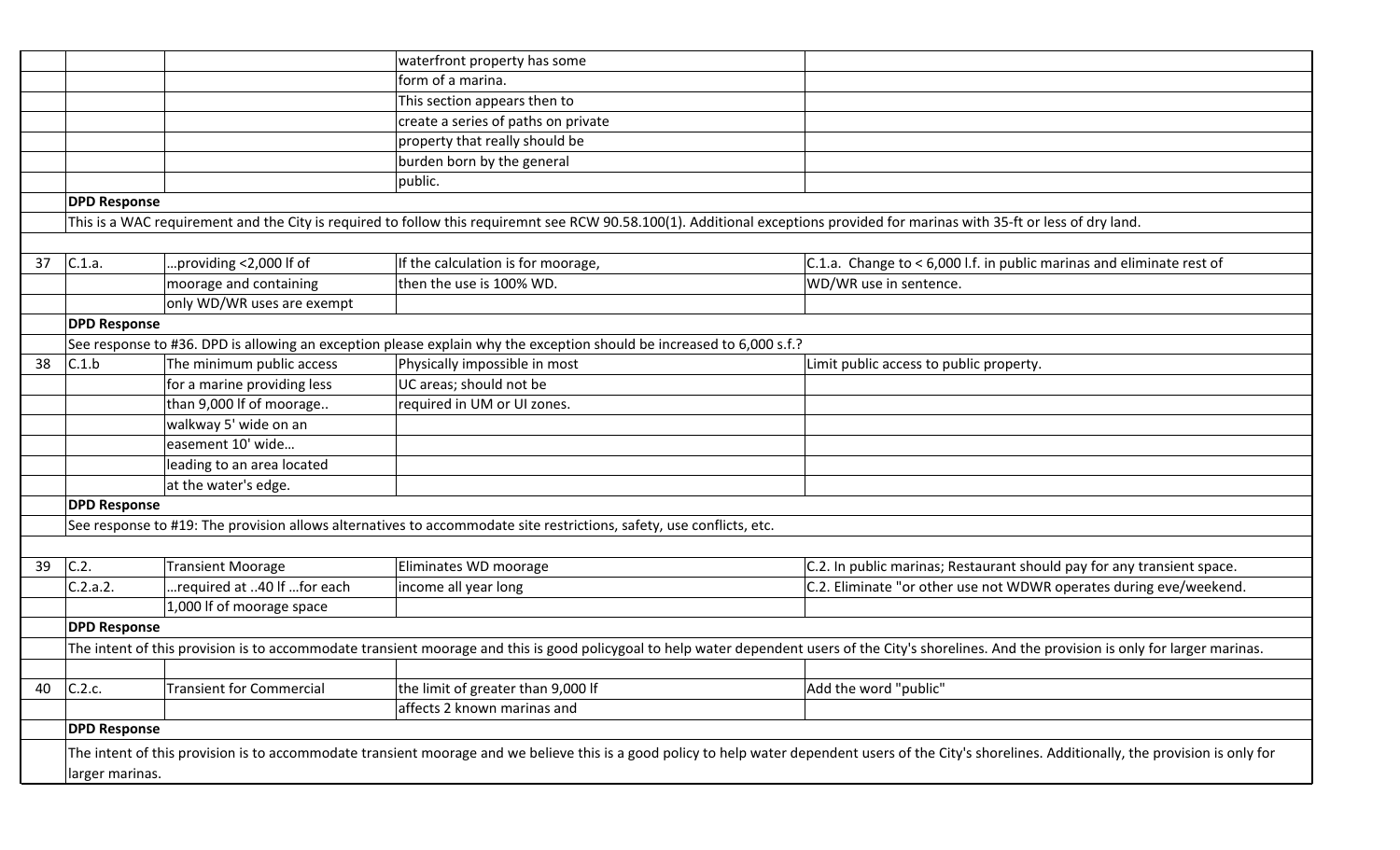| 41 | ID.                          | <b>Transient for Recreational</b> | should be a business decision.                                                                            | Add the word "public"                              |  |
|----|------------------------------|-----------------------------------|-----------------------------------------------------------------------------------------------------------|----------------------------------------------------|--|
|    | <b>DPD Response</b>          |                                   |                                                                                                           |                                                    |  |
|    | See response to comment #40. |                                   |                                                                                                           |                                                    |  |
|    | E.                           | <b>Additional Standards for</b>   |                                                                                                           |                                                    |  |
|    |                              | live-aboards                      |                                                                                                           |                                                    |  |
|    |                              |                                   |                                                                                                           |                                                    |  |
| 42 | E.1.a.                       | The live-aboard vessel is         | Definition of allowed vessel?                                                                             | Eliminate language                                 |  |
|    |                              | the type of vessel allowed        | Is this a business decision?                                                                              |                                                    |  |
|    | <b>DPD Response</b>          |                                   |                                                                                                           |                                                    |  |
|    |                              |                                   | The liveaboard regulations have been revised see Sections 23.60.200, 3.60.204 and 23.60.214               |                                                    |  |
| 43 | E.1.b.                       | If moorage is provided for a      | Definition makes virtually                                                                                | E. 1.b. Create a better definition of live-aboard  |  |
|    |                              | vessel that is used as a          | all 4-day weekenders                                                                                      |                                                    |  |
|    |                              | live-aboard vessel for            | live-aboards.                                                                                             |                                                    |  |
|    |                              | 4 or more days in any 7 day       |                                                                                                           |                                                    |  |
|    |                              | period:                           |                                                                                                           |                                                    |  |
|    | <b>DPD Response</b>          |                                   |                                                                                                           |                                                    |  |
|    |                              | See response to comment #43.      |                                                                                                           |                                                    |  |
| 44 | E.1.b.1                      | <b>Shower facilities</b>          | Are existing marinas grand-                                                                               | Clarify intent.                                    |  |
|    |                              |                                   | fathered?                                                                                                 |                                                    |  |
|    | <b>DPD Response</b>          |                                   |                                                                                                           |                                                    |  |
|    |                              |                                   | Yes existing marinas are "grandfathered" this requirement is for new development and see response to #11. |                                                    |  |
|    |                              |                                   |                                                                                                           |                                                    |  |
| 45 | E.1.b.2                      | Vessels with live-aboard use      | Micromanageing a business                                                                                 | Delete.                                            |  |
|    |                              | are limited to 25% of the         | decision. This is private                                                                                 |                                                    |  |
|    |                              | slipsand liveaboard               | property & the City is not our                                                                            |                                                    |  |
|    |                              | use of a commercial               | landlord.                                                                                                 |                                                    |  |
|    |                              | fishing vessel                    | Commercial vessels may                                                                                    |                                                    |  |
|    |                              |                                   | require staffing.                                                                                         |                                                    |  |
|    | <b>DPD Response</b>          |                                   |                                                                                                           |                                                    |  |
|    |                              | See response to comment #43.      |                                                                                                           |                                                    |  |
|    |                              |                                   |                                                                                                           |                                                    |  |
| 46 | E.2                          | Non-compliance                    | Liveaboard buys new boat                                                                                  | Re-write so that it's clear new vessel is allowed. |  |
|    |                              |                                   | can't use if it over 25% or                                                                               |                                                    |  |
|    |                              |                                   | can use it?                                                                                               |                                                    |  |
|    | <b>DPD Response</b>          |                                   |                                                                                                           |                                                    |  |
|    |                              | See response to comment #43.      |                                                                                                           |                                                    |  |
|    |                              |                                   |                                                                                                           |                                                    |  |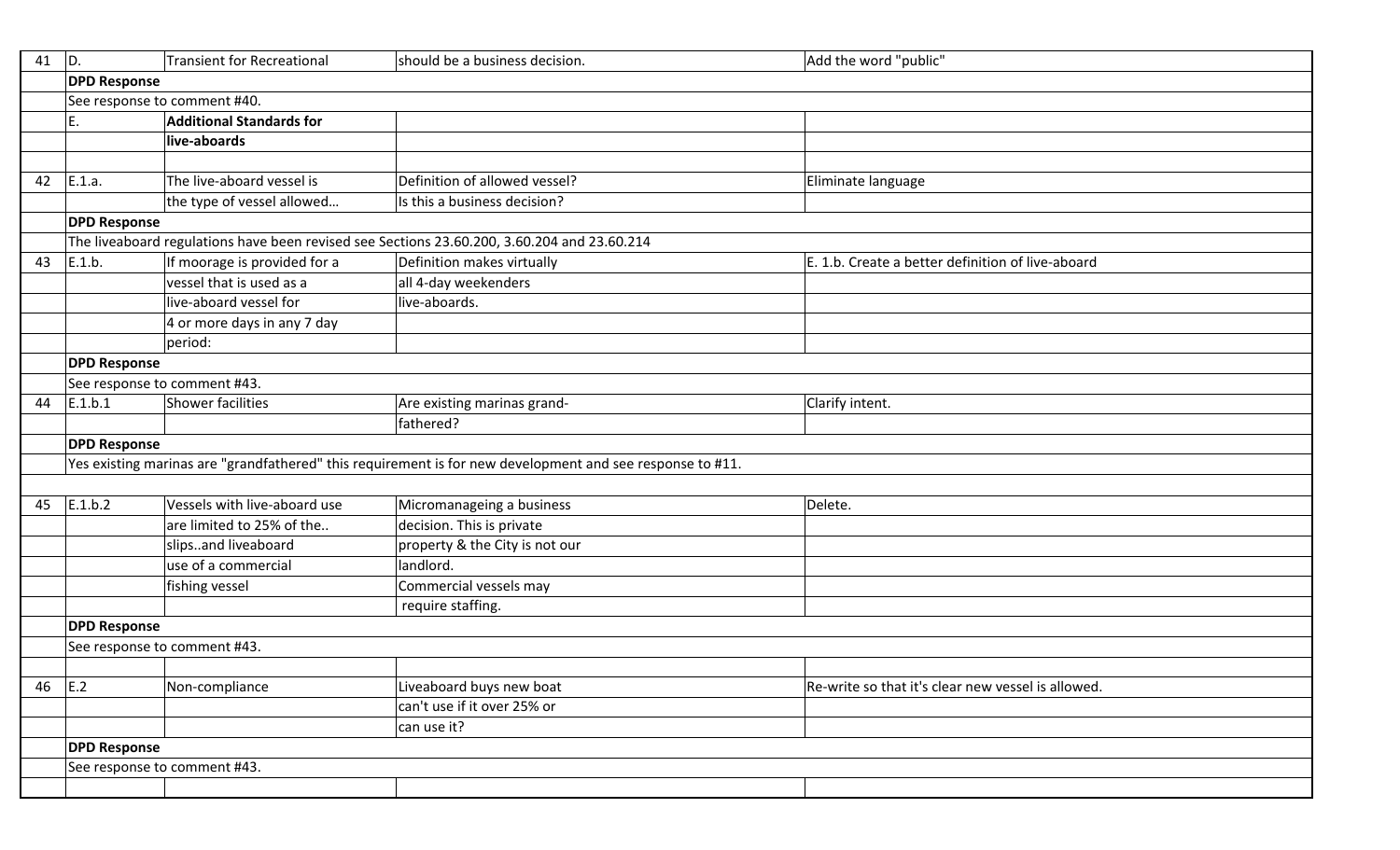| 47       | E.3.                                                                                                                     | Registration                                                                            | Annual registration creates an     | Delete registration process.                                                                                                                                                                                     |
|----------|--------------------------------------------------------------------------------------------------------------------------|-----------------------------------------------------------------------------------------|------------------------------------|------------------------------------------------------------------------------------------------------------------------------------------------------------------------------------------------------------------|
|          |                                                                                                                          |                                                                                         | after the fact process, unclear to |                                                                                                                                                                                                                  |
|          |                                                                                                                          |                                                                                         | purpose and interferes with        |                                                                                                                                                                                                                  |
|          |                                                                                                                          |                                                                                         | a WD business decision.            |                                                                                                                                                                                                                  |
|          |                                                                                                                          |                                                                                         | It creates unnecessary costs and   |                                                                                                                                                                                                                  |
|          |                                                                                                                          |                                                                                         | red-tape.                          |                                                                                                                                                                                                                  |
|          | <b>DPD Response</b>                                                                                                      |                                                                                         |                                    |                                                                                                                                                                                                                  |
|          |                                                                                                                          | See response to comment #43.                                                            |                                    |                                                                                                                                                                                                                  |
|          |                                                                                                                          |                                                                                         |                                    |                                                                                                                                                                                                                  |
| 48       | E.3.b                                                                                                                    | Violations                                                                              | Process is 23.90                   | Delete along with the registration.                                                                                                                                                                              |
|          |                                                                                                                          |                                                                                         | Unclear as what fines are,         |                                                                                                                                                                                                                  |
|          |                                                                                                                          |                                                                                         | how determined or where to         |                                                                                                                                                                                                                  |
|          |                                                                                                                          |                                                                                         | find them in 23.90.                |                                                                                                                                                                                                                  |
|          | <b>DPD Response</b>                                                                                                      |                                                                                         |                                    |                                                                                                                                                                                                                  |
|          |                                                                                                                          | See response to comment #43.                                                            |                                    |                                                                                                                                                                                                                  |
|          | 23.60.204                                                                                                                | Standards for                                                                           |                                    |                                                                                                                                                                                                                  |
|          |                                                                                                                          | house barges                                                                            |                                    |                                                                                                                                                                                                                  |
|          |                                                                                                                          |                                                                                         |                                    |                                                                                                                                                                                                                  |
| 49       | IA.                                                                                                                      | New house barges are                                                                    | The definition of house barges     | Work with the the industry and property owners to                                                                                                                                                                |
|          |                                                                                                                          | prohibited.                                                                             | would include all vessels.         | clarify and revise the language.                                                                                                                                                                                 |
|          |                                                                                                                          |                                                                                         | It is also unclear why a vessel    |                                                                                                                                                                                                                  |
|          |                                                                                                                          |                                                                                         | would be prohibited.               |                                                                                                                                                                                                                  |
|          | <b>DPD Response</b>                                                                                                      |                                                                                         |                                    |                                                                                                                                                                                                                  |
|          |                                                                                                                          |                                                                                         |                                    | The definition of house barge will not include all vessels. This is a use issue and if a vessel is designed primarily as a place of residences with only the secondary ability to navigate then this use is just |
|          |                                                                                                                          | like a floating home and is required to be prohibited by the WAC (WAC 173-26-241(3)(j). |                                    |                                                                                                                                                                                                                  |
|          |                                                                                                                          |                                                                                         |                                    |                                                                                                                                                                                                                  |
| 50       | B.                                                                                                                       | Permit not                                                                              | Does not allow owner to            | Consider amending this sentence to allow junk vessels to be                                                                                                                                                      |
|          |                                                                                                                          | transferable                                                                            | buy a new house barge              | replaced.                                                                                                                                                                                                        |
|          |                                                                                                                          |                                                                                         | replacement.                       |                                                                                                                                                                                                                  |
|          | <b>DPD Response</b>                                                                                                      |                                                                                         |                                    |                                                                                                                                                                                                                  |
|          |                                                                                                                          |                                                                                         |                                    | This is the current provision in 23.60.090.G.1. Residential uses over water are not a preferred use and should be prohibited. WAC 173-26-241(3)(j). Reasonable accommodation is provided                         |
|          |                                                                                                                          | for existing house barges, which are allowed to remain.                                 |                                    |                                                                                                                                                                                                                  |
| 51 $ D.$ |                                                                                                                          | <b>Overboard Discharge</b>                                                              | Prohibited                         | Amend language to black water discharges.                                                                                                                                                                        |
|          |                                                                                                                          |                                                                                         |                                    | would require marina to add sewer connections.                                                                                                                                                                   |
|          | <b>DPD Response</b>                                                                                                      |                                                                                         |                                    |                                                                                                                                                                                                                  |
|          | A sewage line would work but the requirement can be met by having a holding tank and having the holding tank pumped out. |                                                                                         |                                    |                                                                                                                                                                                                                  |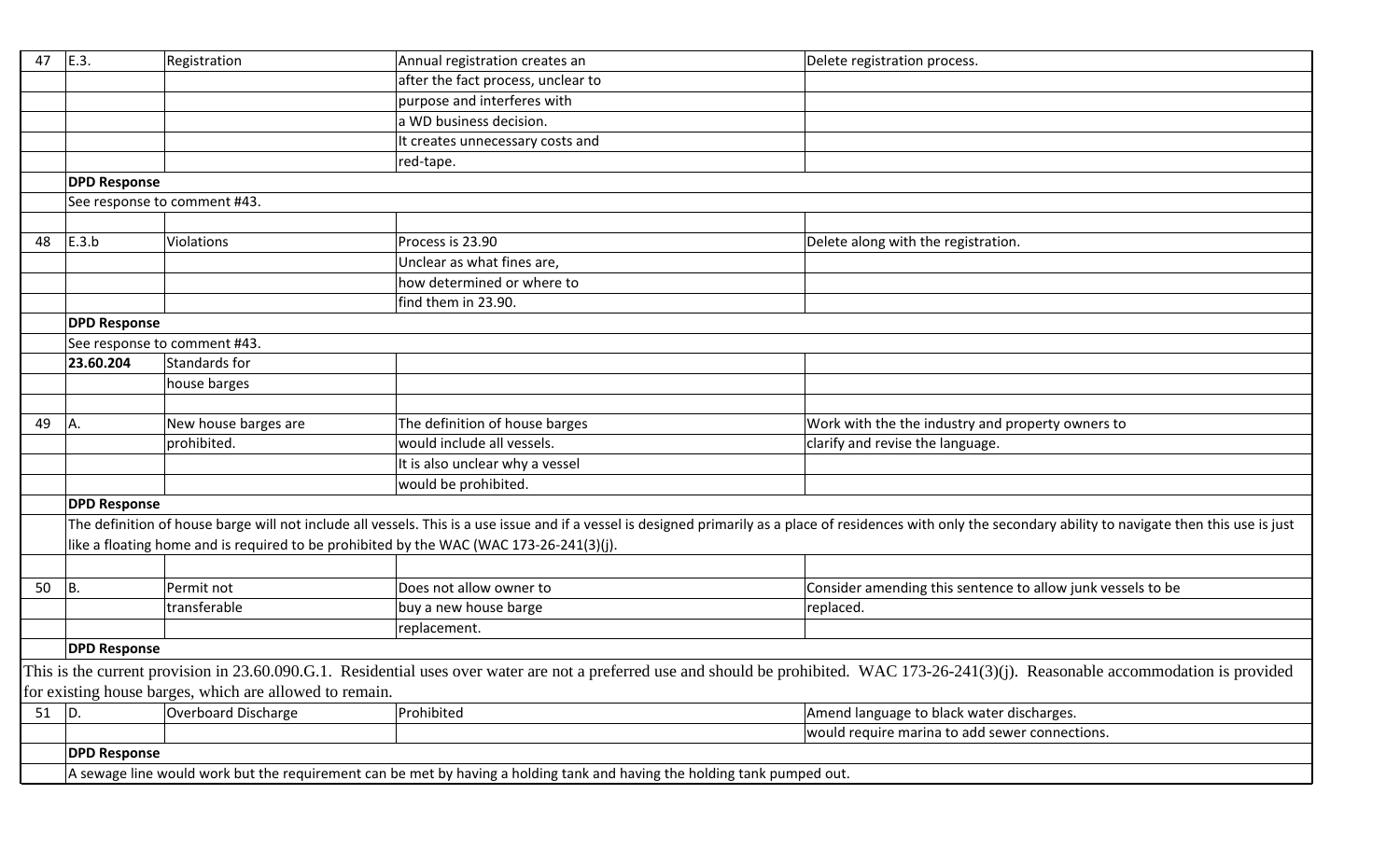| 52 | E                                                                                                                                                                                             | BMP's                                                                     | BMP's for marinas are in                                                             | Defer to DOE guidelines                                        |  |  |
|----|-----------------------------------------------------------------------------------------------------------------------------------------------------------------------------------------------|---------------------------------------------------------------------------|--------------------------------------------------------------------------------------|----------------------------------------------------------------|--|--|
|    |                                                                                                                                                                                               |                                                                           | existence                                                                            |                                                                |  |  |
|    | <b>DPD Response</b>                                                                                                                                                                           |                                                                           |                                                                                      |                                                                |  |  |
|    | Revises as suggested see Section 23.60.200.B                                                                                                                                                  |                                                                           |                                                                                      |                                                                |  |  |
| 53 | H.2.                                                                                                                                                                                          | Enforcement                                                               | Chapter 23.90 is unclear                                                             | Enforcement and fines need to be clearly stated.               |  |  |
|    |                                                                                                                                                                                               |                                                                           |                                                                                      | This is mostly a Ship Canal environment designation.           |  |  |
|    |                                                                                                                                                                                               |                                                                           |                                                                                      | We are waiting for the GIS maps to determine the amount        |  |  |
|    |                                                                                                                                                                                               |                                                                           |                                                                                      | of dry land available to most properties inside the Locks.     |  |  |
|    | <b>DPD Response</b>                                                                                                                                                                           |                                                                           |                                                                                      |                                                                |  |  |
|    |                                                                                                                                                                                               | Comment is to broad, please explain what specifically in 23.90 is unlear. |                                                                                      |                                                                |  |  |
|    |                                                                                                                                                                                               |                                                                           |                                                                                      |                                                                |  |  |
|    | 23.60.382                                                                                                                                                                                     | <b>URBAN COMMERCIAL (UC)</b>                                              |                                                                                      |                                                                |  |  |
|    |                                                                                                                                                                                               |                                                                           |                                                                                      |                                                                |  |  |
| 54 | A.                                                                                                                                                                                            | <b>TABLES</b>                                                             | Only 5 outright allowed                                                              | Allow other uses without penalties or requiring habitat units. |  |  |
|    |                                                                                                                                                                                               |                                                                           | commercial uses plus accessory                                                       | Work with property owners and industry to identify needs.      |  |  |
|    |                                                                                                                                                                                               |                                                                           | parking on waterfront lots.                                                          |                                                                |  |  |
|    |                                                                                                                                                                                               |                                                                           |                                                                                      |                                                                |  |  |
|    | <b>DPD Response</b>                                                                                                                                                                           |                                                                           |                                                                                      |                                                                |  |  |
|    | See updated uses tables. DPD is required to meet the WAC standards for uses in the Shoreline District; therefore WD and WR commercial uses are allowed and uses that are not WD or WR require |                                                                           |                                                                                      |                                                                |  |  |
|    |                                                                                                                                                                                               |                                                                           | public access or ecological enhancement to meet one of the other goals of the SMP    |                                                                |  |  |
|    |                                                                                                                                                                                               |                                                                           |                                                                                      |                                                                |  |  |
| 55 | $B.1$ .                                                                                                                                                                                       | Prohibited Uses are:                                                      | Forbids most commercial                                                              | Recognize and foster the already built commercial              |  |  |
|    |                                                                                                                                                                                               | Eating/drinking establish-                                                | uses.                                                                                | environment without penalties.                                 |  |  |
|    |                                                                                                                                                                                               | ments,                                                                    |                                                                                      | Clarify to encourage business uses; work with landowners       |  |  |
|    |                                                                                                                                                                                               | Entertainment uses,                                                       |                                                                                      | create language fostering a 'mix of uses'.                     |  |  |
|    |                                                                                                                                                                                               | Custom & craft work,                                                      |                                                                                      |                                                                |  |  |
|    |                                                                                                                                                                                               | Sales & service, general and                                              |                                                                                      |                                                                |  |  |
|    |                                                                                                                                                                                               | <b>Offices</b>                                                            |                                                                                      |                                                                |  |  |
|    | <b>DPD Response</b>                                                                                                                                                                           |                                                                           |                                                                                      |                                                                |  |  |
|    |                                                                                                                                                                                               |                                                                           | These uses are allowed when another SMP goal is provided see respnse to comment #54. |                                                                |  |  |
|    |                                                                                                                                                                                               |                                                                           |                                                                                      |                                                                |  |  |
| 56 | B.2.                                                                                                                                                                                          | Requirements to meet                                                      | Most buildings in UC are built                                                       | Revise the language so nonconforming structures are not        |  |  |
|    |                                                                                                                                                                                               | office use.                                                               | over the water with less than                                                        | created.                                                       |  |  |
|    |                                                                                                                                                                                               |                                                                           | 50' in lot depth - making                                                            |                                                                |  |  |
|    |                                                                                                                                                                                               |                                                                           | them nonconforming structures.                                                       |                                                                |  |  |
|    |                                                                                                                                                                                               |                                                                           | Most UC buildings require                                                            | Recognize that offices above the lowest floor help keep an     |  |  |
|    |                                                                                                                                                                                               |                                                                           | non WD/WR uses to fill an                                                            | economy vibrant.                                               |  |  |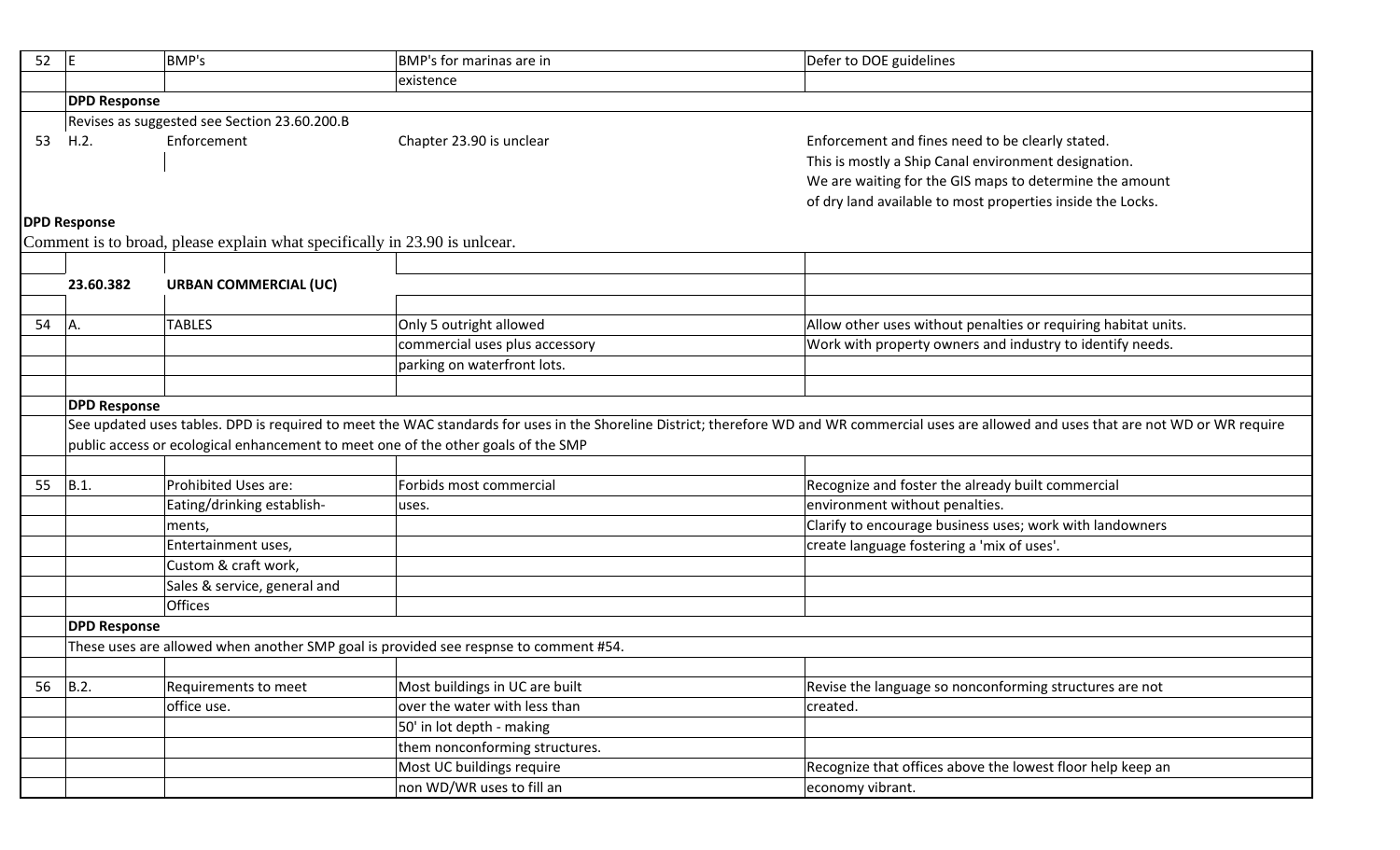|    |                     |                                      | economic reality.                                                                                                                          |                                                                                                                                                                                                        |
|----|---------------------|--------------------------------------|--------------------------------------------------------------------------------------------------------------------------------------------|--------------------------------------------------------------------------------------------------------------------------------------------------------------------------------------------------------|
|    |                     | Example:                             | It is unclear that an office for                                                                                                           | Revise the Table to allow more uses and recognize WD/WR                                                                                                                                                |
|    |                     |                                      | a tugboat use would be allowed.                                                                                                            | office use for allowed businesses.                                                                                                                                                                     |
|    | <b>DPD Response</b> |                                      |                                                                                                                                            |                                                                                                                                                                                                        |
|    |                     |                                      | See updated use table that includes separate regulations for small lots and lots overwater Sections 23.60.384 and 23.60.504.               |                                                                                                                                                                                                        |
| 57 | B.3.a,c,d           | Requirements to allow                | Uses are tied to a long                                                                                                                    | Work with landowners to streamline and clarify need.                                                                                                                                                   |
|    |                     | prohibited uses                      | list of interrelated benchmarks.                                                                                                           |                                                                                                                                                                                                        |
|    |                     |                                      | and requirements which                                                                                                                     |                                                                                                                                                                                                        |
|    |                     |                                      | Include public access, habitat                                                                                                             |                                                                                                                                                                                                        |
|    |                     |                                      | units, historic vessels,                                                                                                                   |                                                                                                                                                                                                        |
|    | <b>DPD Response</b> |                                      |                                                                                                                                            |                                                                                                                                                                                                        |
|    |                     |                                      |                                                                                                                                            | Existing regulations to allow greater flexibility with uses when the interrelated benchmarks are required. DPD has simplified the use table for the UC, UI and UM shoreline environments. See Sections |
|    |                     | 23.60.382, 23.60.482, and 23.60.502. |                                                                                                                                            |                                                                                                                                                                                                        |
|    |                     |                                      |                                                                                                                                            |                                                                                                                                                                                                        |
| 58 | B.3.d.4.            | Requirements to provide:             |                                                                                                                                            |                                                                                                                                                                                                        |
|    |                     | Moorage marked as                    | First, the need for                                                                                                                        | Work with moorage owners to clarify intent.                                                                                                                                                            |
|    |                     | being exclusively for                | moorage for fishing vessels can                                                                                                            |                                                                                                                                                                                                        |
|    |                     | commercial fishing                   | be seasonal with no economic                                                                                                               |                                                                                                                                                                                                        |
|    |                     | vessels at rates equivalent          | return when unoccupied.                                                                                                                    |                                                                                                                                                                                                        |
|    |                     | to that charged at public            | Second: setting rates for                                                                                                                  | Work with moorage owners to amend the language.                                                                                                                                                        |
|    |                     | moorage facilities of 500            | private moorage is considered                                                                                                              |                                                                                                                                                                                                        |
|    |                     | I.f. or greater                      | price fixing.                                                                                                                              |                                                                                                                                                                                                        |
|    | <b>DPD Response</b> |                                      |                                                                                                                                            |                                                                                                                                                                                                        |
|    |                     |                                      | These provisions are incentives for allowing non-water depenent uses on a site and are needed to meet Department of Ecology's requirements |                                                                                                                                                                                                        |
|    |                     |                                      |                                                                                                                                            |                                                                                                                                                                                                        |
| 59 | B.3.d.5.            | Saltwater moorage of                 | In the UC designation, this                                                                                                                | Include the term freshwater; or eliminate the term saltwater.                                                                                                                                          |
|    |                     | 1,500 l.f. or greater                | eliminates most of the users.                                                                                                              |                                                                                                                                                                                                        |
|    | <b>DPD Response</b> |                                      |                                                                                                                                            |                                                                                                                                                                                                        |
|    |                     |                                      | This section is a list of options that provide better recreational use, public access or ecological enhancement in exchange for allowing   |                                                                                                                                                                                                        |
|    |                     |                                      |                                                                                                                                            | non-water depedent uses at a site. The provision for saltwater moorage is for recreational boaters on the Sound and not for recreational boaters on in Lake Union or the Ship Canal. Please explain    |
|    |                     | why this has been a problem.         |                                                                                                                                            |                                                                                                                                                                                                        |
| 60 | $\vert$ B.4.        | Prohibited uses on                   | Generally changing the use                                                                                                                 | Work with the landowners and property users to streamline                                                                                                                                              |
|    |                     | submerged land, except               | inside an existing building                                                                                                                | the change of use process and requirements.                                                                                                                                                            |
|    |                     | allowed in existing                  | does not affect the zero                                                                                                                   |                                                                                                                                                                                                        |
|    |                     | structures as a SCU if lot           | net loss of ecological functions.                                                                                                          |                                                                                                                                                                                                        |
|    |                     | depth is less than 35'               |                                                                                                                                            |                                                                                                                                                                                                        |
|    |                     | and 23.60.382B.3.c. are met          | Shoreline Conditional Use (SCU)                                                                                                            | Consider changing the definition of Urban Commercial to reflect                                                                                                                                        |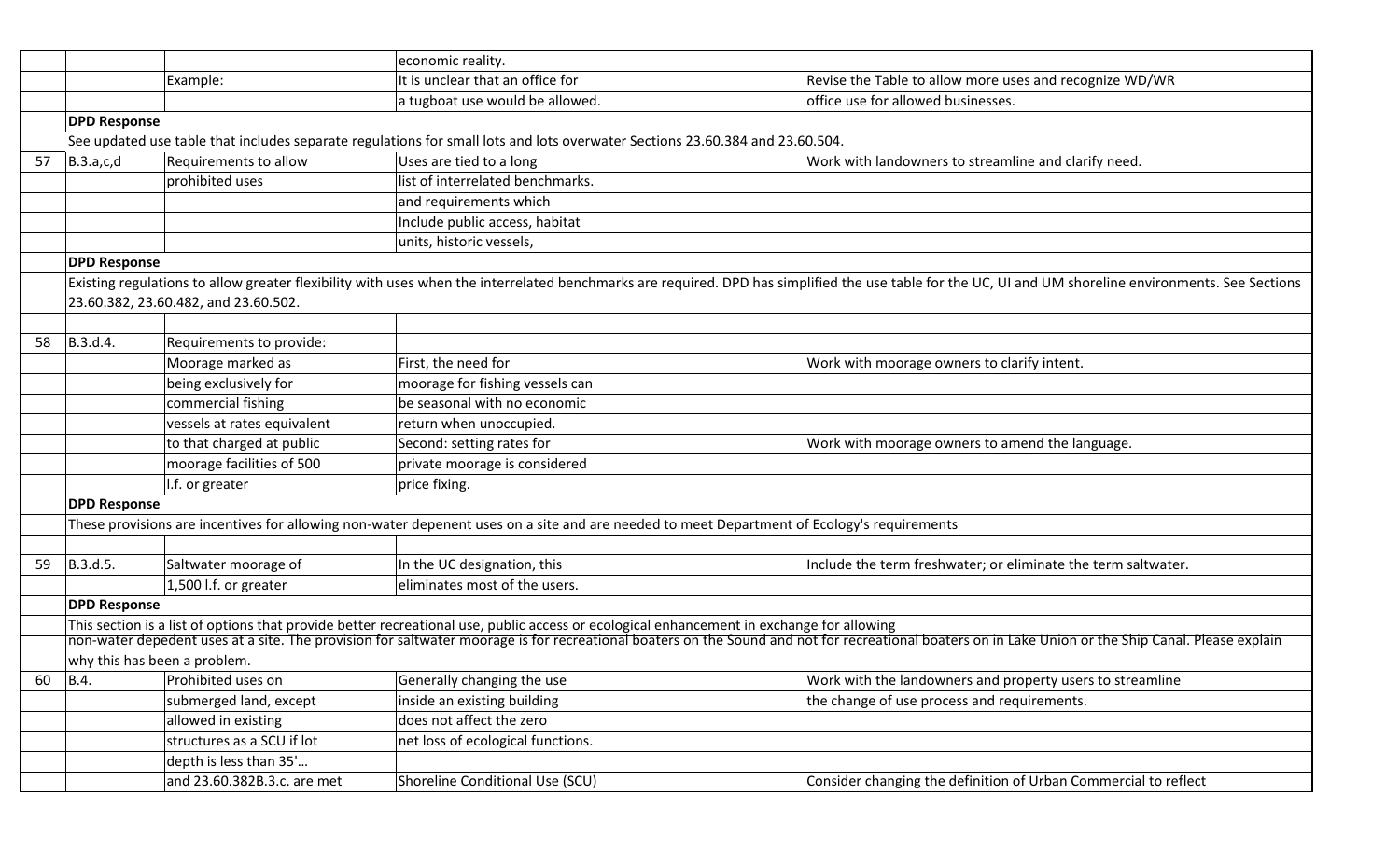|    |                     | which states:                     | is a difficult permit to obtain                                                                                                                                             | the built environment.                                                                                                                                                                                          |
|----|---------------------|-----------------------------------|-----------------------------------------------------------------------------------------------------------------------------------------------------------------------------|-----------------------------------------------------------------------------------------------------------------------------------------------------------------------------------------------------------------|
|    |                     | 14 habitat units per square       |                                                                                                                                                                             |                                                                                                                                                                                                                 |
|    |                     | foot of gross floor area          |                                                                                                                                                                             |                                                                                                                                                                                                                 |
|    |                     | of a new use are provided         |                                                                                                                                                                             |                                                                                                                                                                                                                 |
|    |                     | within the same Geographic        |                                                                                                                                                                             |                                                                                                                                                                                                                 |
|    |                     | Area as proposed project.         |                                                                                                                                                                             |                                                                                                                                                                                                                 |
|    | <b>DPD Response</b> |                                   |                                                                                                                                                                             |                                                                                                                                                                                                                 |
|    |                     |                                   |                                                                                                                                                                             |                                                                                                                                                                                                                 |
|    |                     |                                   |                                                                                                                                                                             | DPD is required to meet WAC 173-26 Shoreline Master Program Guidelines. Preferred uses overwater are water-dependent uses; therefore, in order to meet the WAC requirements if a non-water                      |
|    |                     |                                   | dependent use is going to be allowed on a site then another goal of the SMP is required. DPD has included an overwater section for the UC shoreline environment             |                                                                                                                                                                                                                 |
|    |                     |                                   |                                                                                                                                                                             |                                                                                                                                                                                                                 |
| 61 | D.                  | Prohibits Offices over            | A confusing provision considering                                                                                                                                           | Recognize that the UC designation is a vibrant mixed use area.                                                                                                                                                  |
|    |                     | the water.                        | the other sections just quoted.                                                                                                                                             |                                                                                                                                                                                                                 |
|    | <b>DPD Response</b> |                                   |                                                                                                                                                                             |                                                                                                                                                                                                                 |
|    |                     |                                   | Revised code to inluced uses that are allowed overwater on small lots. See Section 23.60.384.                                                                               |                                                                                                                                                                                                                 |
|    |                     |                                   |                                                                                                                                                                             |                                                                                                                                                                                                                 |
| 62 | F.2.                | <b>Calculation of Steet Level</b> | Most buildings in the UC zone                                                                                                                                               | Change the language to 'lowest floor' or 'floor closest to OHW'.                                                                                                                                                |
|    |                     |                                   | have a lower floor than the                                                                                                                                                 |                                                                                                                                                                                                                 |
|    |                     |                                   | street level which WD/WR                                                                                                                                                    |                                                                                                                                                                                                                 |
|    |                     |                                   | uses depend upon.                                                                                                                                                           |                                                                                                                                                                                                                 |
|    | <b>DPD Response</b> |                                   |                                                                                                                                                                             |                                                                                                                                                                                                                 |
|    |                     |                                   | SMP revised to use the term "lowest floor level" and defined to mean that lowest floor level is the level of the structure that is closest to the OHW                       |                                                                                                                                                                                                                 |
|    |                     |                                   |                                                                                                                                                                             |                                                                                                                                                                                                                 |
| 63 | 23.60.384           | <b>Shoreline Modifications</b>    |                                                                                                                                                                             |                                                                                                                                                                                                                 |
|    | H.2.                | Hard shoreline stabilization      | A large amount of the shoreland                                                                                                                                             | Work with the landowners to amend the language.                                                                                                                                                                 |
|    |                     | is allowed as a special use.      | inside the Locks necessarily                                                                                                                                                |                                                                                                                                                                                                                 |
|    |                     |                                   | uses hard stabilization and the                                                                                                                                             |                                                                                                                                                                                                                 |
|    |                     |                                   | SU permit is a difficult one to                                                                                                                                             |                                                                                                                                                                                                                 |
|    |                     |                                   | obtain.                                                                                                                                                                     |                                                                                                                                                                                                                 |
|    | <b>DPD Response</b> |                                   |                                                                                                                                                                             |                                                                                                                                                                                                                 |
|    |                     |                                   |                                                                                                                                                                             |                                                                                                                                                                                                                 |
|    |                     |                                   |                                                                                                                                                                             | Because the property at issue has existing shoreline stabilization repair and replacment of the shoreline stabilization is allowed. Additionally DPD has including standards that if they exist at a site, will |
|    |                     |                                   | help to facilitate replacement of shoreline stabilization at a site. See revised Section 23.60.188.F. Additionally SU permits do not require special approval from Ecology. |                                                                                                                                                                                                                 |
|    |                     |                                   |                                                                                                                                                                             |                                                                                                                                                                                                                 |
| 64 | 23.60.386           | Height                            | There are four separate height                                                                                                                                              |                                                                                                                                                                                                                 |
|    | А.                  | Maximum Height is                 | zones and the reasons are unclear.                                                                                                                                          | Work with the landowners to clarify and amend the language.                                                                                                                                                     |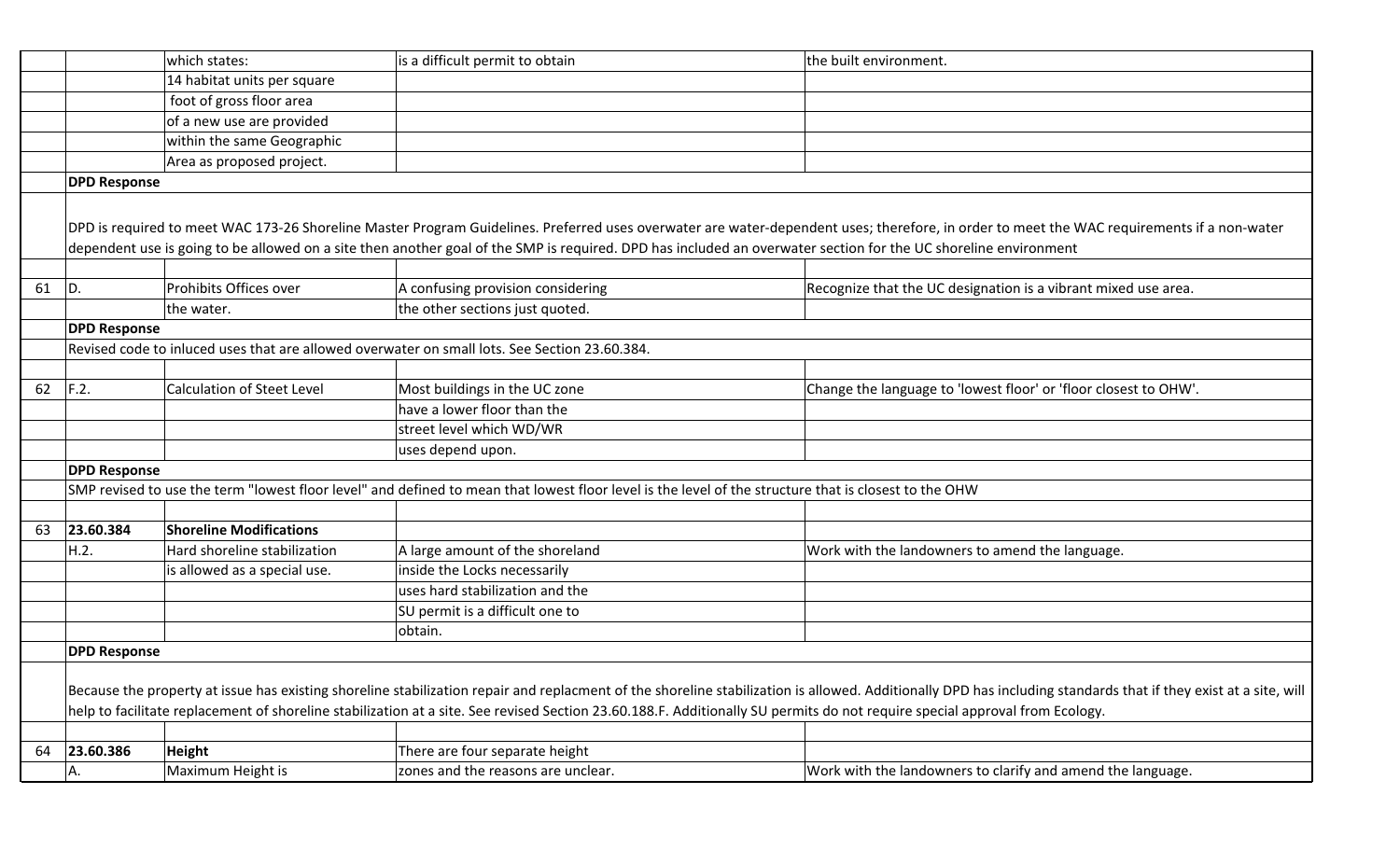|    |                     | 30' with exceptions       | Height should be a minimum of                                                                                                                              |                                                                                                                                                                                                |  |  |
|----|---------------------|---------------------------|------------------------------------------------------------------------------------------------------------------------------------------------------------|------------------------------------------------------------------------------------------------------------------------------------------------------------------------------------------------|--|--|
|    |                     |                           | 35' to allow for construction                                                                                                                              |                                                                                                                                                                                                |  |  |
|    |                     |                           | of commercial ceiling heights.                                                                                                                             |                                                                                                                                                                                                |  |  |
|    | <b>DPD Response</b> |                           |                                                                                                                                                            |                                                                                                                                                                                                |  |  |
|    |                     |                           |                                                                                                                                                            | The 30-ft height limit is for overwater structures and is part of the existing code and is intended to achieve the both envioronmental protection and view requirements while balancing water- |  |  |
|    | dependent uses.     |                           |                                                                                                                                                            |                                                                                                                                                                                                |  |  |
|    |                     |                           |                                                                                                                                                            |                                                                                                                                                                                                |  |  |
| 65 | 23.60.388           | Lot Coverage              |                                                                                                                                                            |                                                                                                                                                                                                |  |  |
|    | A.1                 | 50% of submerged          | Overreaching; is at odds with                                                                                                                              | Work with the landowners to clarify and amend the language.                                                                                                                                    |  |  |
|    |                     | including structures,     | fostering WD/WR uses.                                                                                                                                      |                                                                                                                                                                                                |  |  |
|    |                     | floats & piers            |                                                                                                                                                            |                                                                                                                                                                                                |  |  |
|    | <b>DPD Response</b> |                           |                                                                                                                                                            |                                                                                                                                                                                                |  |  |
|    |                     |                           | Existing code provision and is intended to achieve the balance for water-dependent uses, shoreline views and ecological protection.                        |                                                                                                                                                                                                |  |  |
|    |                     |                           |                                                                                                                                                            |                                                                                                                                                                                                |  |  |
| 66 | A.2                 | 50% of dry land           | Overreaching exaction especially                                                                                                                           | Work with the landowners to amend the language to address                                                                                                                                      |  |  |
| 67 | C.1                 | 65% of dry land           | in conjunction with other                                                                                                                                  | a legitimate public problem without being oppressive.                                                                                                                                          |  |  |
| 68 | C.2.                | Single Family             | lot setbacks & requirements.                                                                                                                               |                                                                                                                                                                                                |  |  |
|    | <b>DPD Response</b> |                           |                                                                                                                                                            |                                                                                                                                                                                                |  |  |
|    |                     |                           | See answer to #65 and setback requirements help to achieve lot coverage requirements.                                                                      |                                                                                                                                                                                                |  |  |
|    |                     |                           |                                                                                                                                                            |                                                                                                                                                                                                |  |  |
| 69 | 23.60.390           | <b>Setbacks</b>           |                                                                                                                                                            |                                                                                                                                                                                                |  |  |
|    | А.                  | 15' setback for WD/WR use | Does not recognize narrow lot                                                                                                                              | Work with landowners to amend the language.                                                                                                                                                    |  |  |
|    | <b>B.</b>           | 35' setback for non WD/WR | depth in most UC areas.                                                                                                                                    |                                                                                                                                                                                                |  |  |
|    |                     | luses                     |                                                                                                                                                            |                                                                                                                                                                                                |  |  |
|    | <b>DPD Response</b> |                           |                                                                                                                                                            |                                                                                                                                                                                                |  |  |
|    |                     |                           | The regulations provides exceptions for small lots. New section for included that provides development standards for lots that have little or no dry land. |                                                                                                                                                                                                |  |  |
|    |                     |                           |                                                                                                                                                            |                                                                                                                                                                                                |  |  |
| 70 | 23.60.392           | <b>Public Access</b>      |                                                                                                                                                            |                                                                                                                                                                                                |  |  |
|    | B.1.                | On private property       | Inconsistent with SMA Guidelines                                                                                                                           | Work with the landowners to amend the language to                                                                                                                                              |  |  |
|    |                     |                           | Policy for WD uses.                                                                                                                                        | use incentives for providing public access.                                                                                                                                                    |  |  |
|    | <b>DPD Response</b> |                           |                                                                                                                                                            |                                                                                                                                                                                                |  |  |
|    |                     |                           | Public access is not required for WD uses except for boating facilities, which is required by the WAC. And see response to #19                             |                                                                                                                                                                                                |  |  |
|    |                     |                           |                                                                                                                                                            |                                                                                                                                                                                                |  |  |
| 71 | B.1.b.              | In development and uses   | Most properties in UC have a                                                                                                                               | Work with the landowners & industry to amend the language to                                                                                                                                   |  |  |
|    |                     | that are not WD           | component with non-WD uses;                                                                                                                                | use incentives for providing public access.                                                                                                                                                    |  |  |
|    |                     |                           | this provision becomes                                                                                                                                     |                                                                                                                                                                                                |  |  |
|    |                     |                           | contradictory when non-WD is                                                                                                                               |                                                                                                                                                                                                |  |  |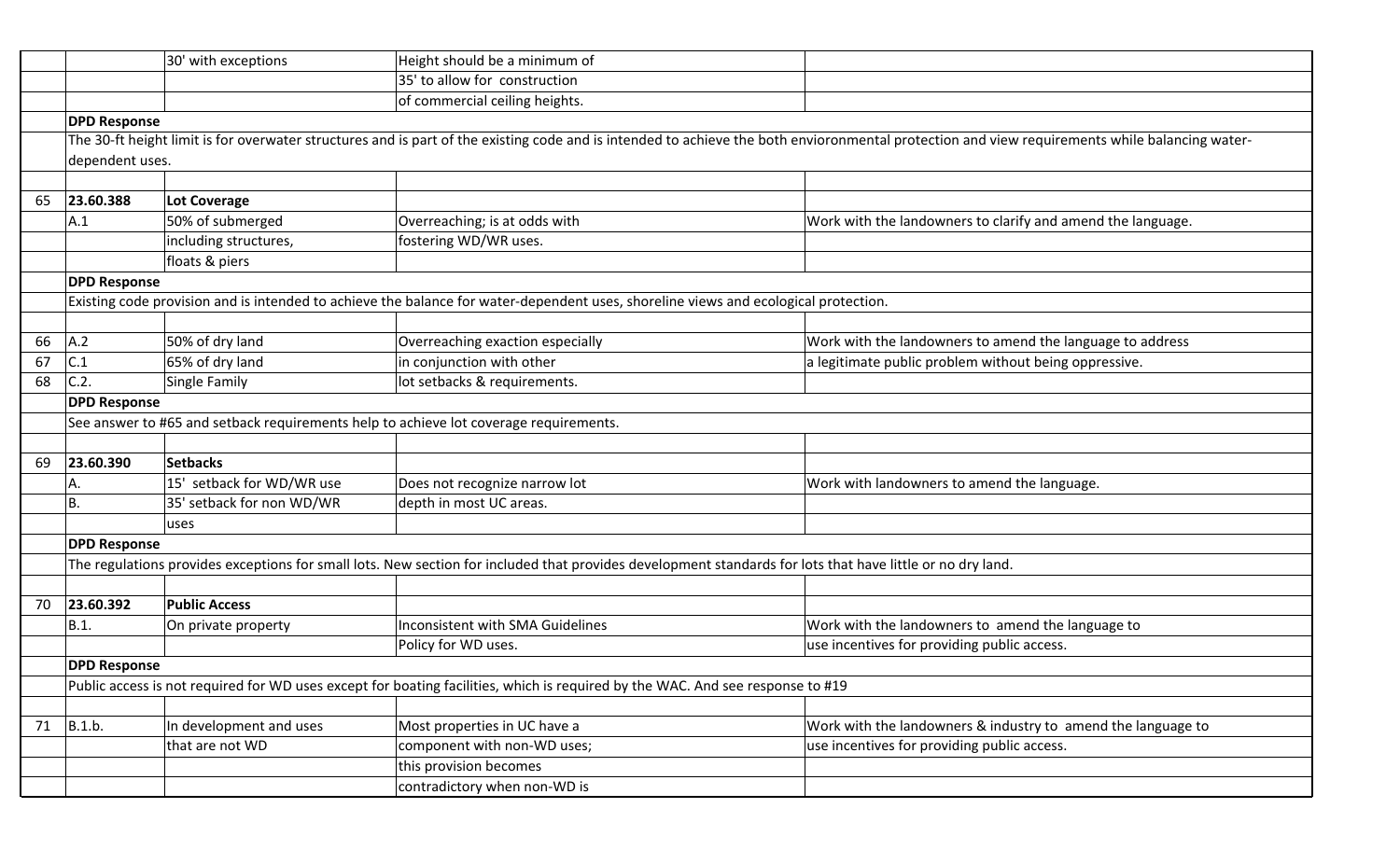|    |                                                                                                          |                                         | allowed on upper floors.                                                                                                                                                      |                                                                                                                                                                                        |  |
|----|----------------------------------------------------------------------------------------------------------|-----------------------------------------|-------------------------------------------------------------------------------------------------------------------------------------------------------------------------------|----------------------------------------------------------------------------------------------------------------------------------------------------------------------------------------|--|
|    | <b>DPD Response</b>                                                                                      |                                         |                                                                                                                                                                               |                                                                                                                                                                                        |  |
|    |                                                                                                          |                                         |                                                                                                                                                                               |                                                                                                                                                                                        |  |
|    |                                                                                                          |                                         | The WAC requires that uses that are not WD, which are not a preferred use, provide public access it does not depend where on the site the non-water dependent use is located. |                                                                                                                                                                                        |  |
|    |                                                                                                          |                                         |                                                                                                                                                                               |                                                                                                                                                                                        |  |
| 72 | B.1.c.                                                                                                   | Marinas, with exceptions                | Inconsistent with SMA Guidelines                                                                                                                                              | Recognize that the SMA has Governing Principles that it is not                                                                                                                         |  |
|    |                                                                                                          |                                         | Policy for WD uses                                                                                                                                                            | solely imposed on private property and must be                                                                                                                                         |  |
|    |                                                                                                          |                                         | Marinas are a WD use and have                                                                                                                                                 | commensurate with actual impacts and constitutional                                                                                                                                    |  |
|    |                                                                                                          |                                         | not created a public evil.                                                                                                                                                    | limitations on overreaching and unlawful exactions.                                                                                                                                    |  |
|    | <b>DPD Response</b>                                                                                      |                                         |                                                                                                                                                                               |                                                                                                                                                                                        |  |
|    |                                                                                                          |                                         |                                                                                                                                                                               |                                                                                                                                                                                        |  |
|    |                                                                                                          |                                         |                                                                                                                                                                               | Boating facilities are required to provide public acces per the WAC 173-26-241(3)(c) and the City is required to follow the WAC, see RCW 90.58.100(1). Also see answer to comment #35. |  |
| 73 | B.1.d.                                                                                                   | Existing yacht, boat and                | Retroactive requirements                                                                                                                                                      | Amend the language to recognize grandfathered uses and                                                                                                                                 |  |
|    |                                                                                                          | beach clubs that have                   | in an already built environment.                                                                                                                                              | structures.                                                                                                                                                                            |  |
|    |                                                                                                          | facilities that are not                 |                                                                                                                                                                               |                                                                                                                                                                                        |  |
|    |                                                                                                          | WD over water                           |                                                                                                                                                                               |                                                                                                                                                                                        |  |
|    | <b>DPD Response</b>                                                                                      |                                         |                                                                                                                                                                               |                                                                                                                                                                                        |  |
|    |                                                                                                          |                                         | This is not retroactive but is an existing requirement and is implemented when such a project comes in for a shoreline permit.                                                |                                                                                                                                                                                        |  |
|    | The wording of the requirement has changed because new non-water depedent use are not allowed overwater. |                                         |                                                                                                                                                                               |                                                                                                                                                                                        |  |
|    |                                                                                                          |                                         |                                                                                                                                                                               |                                                                                                                                                                                        |  |
| 74 | B.3                                                                                                      | If a lot contains a mix of              | All together, the provisions                                                                                                                                                  | Amend the language to include submerged land in the lot                                                                                                                                |  |
|    |                                                                                                          | uses that require public                | require public access on virtually                                                                                                                                            | area and use calculations.                                                                                                                                                             |  |
|    |                                                                                                          | access and uses that are                | every piece of UC property.                                                                                                                                                   |                                                                                                                                                                                        |  |
|    |                                                                                                          | exempt, public access                   | This is a burden                                                                                                                                                              |                                                                                                                                                                                        |  |
|    |                                                                                                          | shall be provided unless                | that should be born on public                                                                                                                                                 |                                                                                                                                                                                        |  |
|    |                                                                                                          | the percentage of the dry               | property.                                                                                                                                                                     |                                                                                                                                                                                        |  |
|    |                                                                                                          | lot that is covered by uses             |                                                                                                                                                                               |                                                                                                                                                                                        |  |
|    |                                                                                                          | that are exempt from public             |                                                                                                                                                                               |                                                                                                                                                                                        |  |
|    |                                                                                                          | access is more than 75%                 |                                                                                                                                                                               |                                                                                                                                                                                        |  |
|    | <b>DPD Response</b>                                                                                      |                                         |                                                                                                                                                                               |                                                                                                                                                                                        |  |
|    |                                                                                                          | DPD continues to consider this comment. |                                                                                                                                                                               |                                                                                                                                                                                        |  |
|    |                                                                                                          |                                         |                                                                                                                                                                               |                                                                                                                                                                                        |  |
| 75 | 23.60.394                                                                                                | <b>View Corridors</b>                   |                                                                                                                                                                               |                                                                                                                                                                                        |  |
|    | А.                                                                                                       | 35% of the width of the lot             | Overreaching. Most UC lots                                                                                                                                                    | Work with the landowners to revise the provision.                                                                                                                                      |  |
|    |                                                                                                          | shall be                                | have less than 50' in depth and                                                                                                                                               |                                                                                                                                                                                        |  |
|    |                                                                                                          |                                         | must give up 70' on a 200' width.                                                                                                                                             |                                                                                                                                                                                        |  |
|    |                                                                                                          |                                         |                                                                                                                                                                               |                                                                                                                                                                                        |  |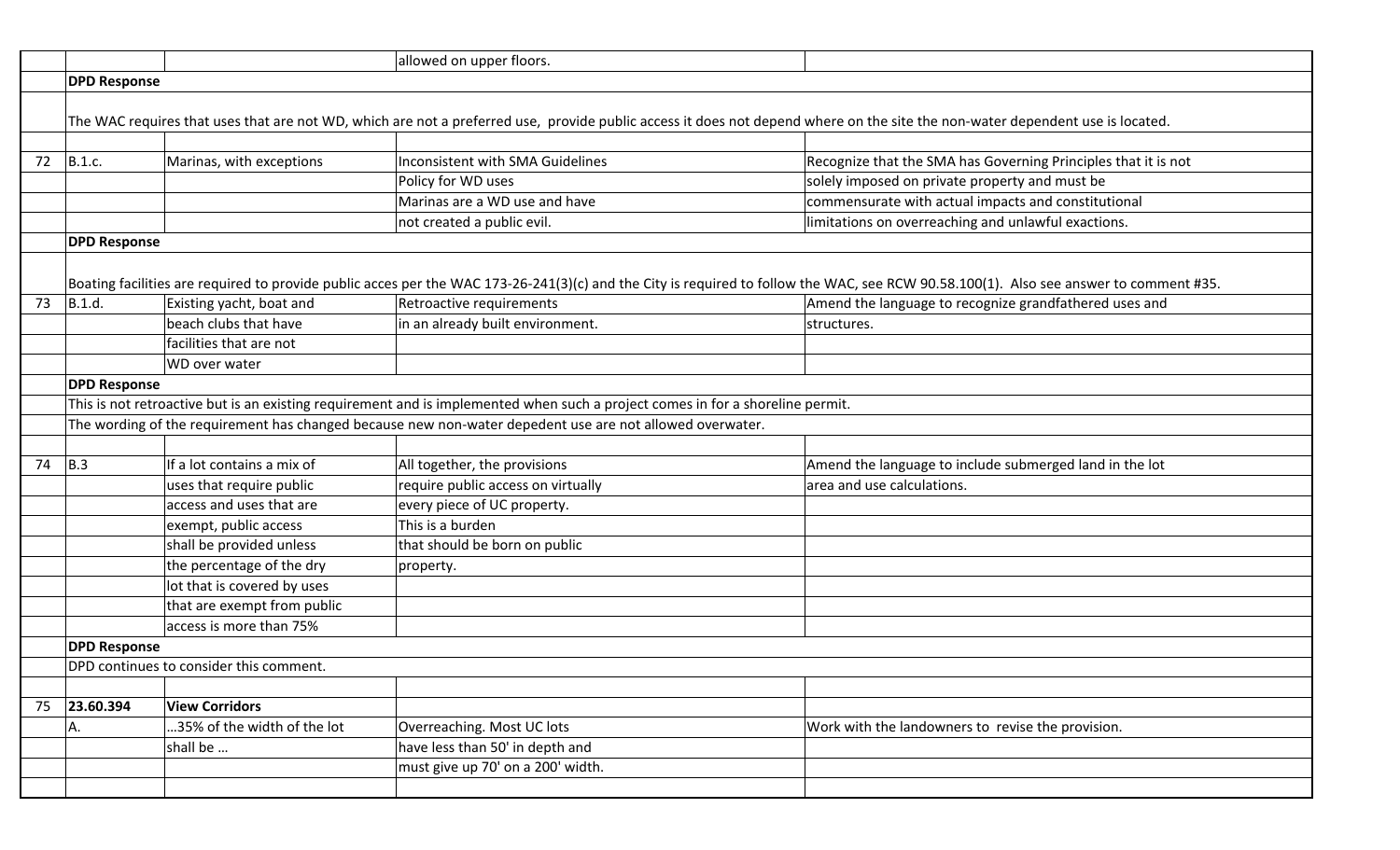|    | D.                       | .65% of the width of the lot   | Overreaching. A 200' wide lot   | Work with the landowners to revise the provision.                                                                                                                                                                                                                                                                                                                                                                                                                                                                                                                                                                                                                                                                                                       |
|----|--------------------------|--------------------------------|---------------------------------|---------------------------------------------------------------------------------------------------------------------------------------------------------------------------------------------------------------------------------------------------------------------------------------------------------------------------------------------------------------------------------------------------------------------------------------------------------------------------------------------------------------------------------------------------------------------------------------------------------------------------------------------------------------------------------------------------------------------------------------------------------|
|    |                          | shall be Seaview Ave.          | would give up 130' to views.    |                                                                                                                                                                                                                                                                                                                                                                                                                                                                                                                                                                                                                                                                                                                                                         |
|    |                          |                                |                                 |                                                                                                                                                                                                                                                                                                                                                                                                                                                                                                                                                                                                                                                                                                                                                         |
|    | Ε.                       | shall be reduced to 25% of     | Does not recognize submerged    | Use total lot coverage in all calculations.                                                                                                                                                                                                                                                                                                                                                                                                                                                                                                                                                                                                                                                                                                             |
|    |                          | the width of the lot if        | land.                           |                                                                                                                                                                                                                                                                                                                                                                                                                                                                                                                                                                                                                                                                                                                                                         |
|    |                          | WD uses occupy more than       |                                 |                                                                                                                                                                                                                                                                                                                                                                                                                                                                                                                                                                                                                                                                                                                                                         |
|    |                          | 40% of the dry land area       |                                 |                                                                                                                                                                                                                                                                                                                                                                                                                                                                                                                                                                                                                                                                                                                                                         |
|    |                          | of the lot.                    |                                 |                                                                                                                                                                                                                                                                                                                                                                                                                                                                                                                                                                                                                                                                                                                                                         |
|    | <b>DPD Response</b>      |                                |                                 |                                                                                                                                                                                                                                                                                                                                                                                                                                                                                                                                                                                                                                                                                                                                                         |
|    | hardship.                |                                |                                 | Subsection 23.60.394 A, D, and E are existing provisions. The SMA requires a conservation element to preserve "scenic vistas and aesthetics." RCW 90.58.1900(2)(f). The WAC states<br>that public access includes views of the water. WAC 173-26-221(4)(d)(iv) implements this saying that SMP should have view corridors to minimize the impacts to existing views from<br>public property (e.g. streets) and substantial numbers of residences; where there is an irreconcilable conflict between water dependent uses and maintaining views, the water dependent<br>use gets priority. So requiring the view corridor meets the WAC requirement and subsection E addresses water dependent uses. The variance procedure is available when there is a |
|    |                          |                                |                                 |                                                                                                                                                                                                                                                                                                                                                                                                                                                                                                                                                                                                                                                                                                                                                         |
| 76 | 23.60.402                | <b>URBAN GENERAL (UG)</b>      |                                 |                                                                                                                                                                                                                                                                                                                                                                                                                                                                                                                                                                                                                                                                                                                                                         |
|    | Α.                       | Table for Uses                 | Good flexibility for            | Revise table to include moorage as an allowed WD use.                                                                                                                                                                                                                                                                                                                                                                                                                                                                                                                                                                                                                                                                                                   |
|    |                          |                                | different uses; however boat    |                                                                                                                                                                                                                                                                                                                                                                                                                                                                                                                                                                                                                                                                                                                                                         |
|    |                          |                                | moorage becomes a CU            |                                                                                                                                                                                                                                                                                                                                                                                                                                                                                                                                                                                                                                                                                                                                                         |
|    | <b>DPD Response</b>      |                                |                                 |                                                                                                                                                                                                                                                                                                                                                                                                                                                                                                                                                                                                                                                                                                                                                         |
|    | Requested revision made. |                                |                                 |                                                                                                                                                                                                                                                                                                                                                                                                                                                                                                                                                                                                                                                                                                                                                         |
|    |                          |                                |                                 |                                                                                                                                                                                                                                                                                                                                                                                                                                                                                                                                                                                                                                                                                                                                                         |
|    | 23.60.404                | <b>Shoreline Modifications</b> |                                 |                                                                                                                                                                                                                                                                                                                                                                                                                                                                                                                                                                                                                                                                                                                                                         |
| 77 | Iн.                      | Piers and floats are allowed   | Boat moorage is by definition   | Revise the language to allow boat moorage outright.                                                                                                                                                                                                                                                                                                                                                                                                                                                                                                                                                                                                                                                                                                     |
|    |                          | as a Shoreline Conditional     | a water dependent use. Piers    |                                                                                                                                                                                                                                                                                                                                                                                                                                                                                                                                                                                                                                                                                                                                                         |
|    |                          | Use if accessoryor water       | and floats should be an allowed |                                                                                                                                                                                                                                                                                                                                                                                                                                                                                                                                                                                                                                                                                                                                                         |
|    |                          | dependent use that is          | use.                            |                                                                                                                                                                                                                                                                                                                                                                                                                                                                                                                                                                                                                                                                                                                                                         |
|    |                          | allowed                        |                                 |                                                                                                                                                                                                                                                                                                                                                                                                                                                                                                                                                                                                                                                                                                                                                         |
|    | <b>DPD Response</b>      |                                |                                 |                                                                                                                                                                                                                                                                                                                                                                                                                                                                                                                                                                                                                                                                                                                                                         |
|    | Requested revision made. |                                |                                 |                                                                                                                                                                                                                                                                                                                                                                                                                                                                                                                                                                                                                                                                                                                                                         |
|    |                          |                                |                                 |                                                                                                                                                                                                                                                                                                                                                                                                                                                                                                                                                                                                                                                                                                                                                         |
|    | 23.60.408                | not WD/WR.                     |                                 |                                                                                                                                                                                                                                                                                                                                                                                                                                                                                                                                                                                                                                                                                                                                                         |
| 78 | B.                       | A shoreline setback of 35'     | Given that this zone has minor  | Work with the landowners to revise the provision.                                                                                                                                                                                                                                                                                                                                                                                                                                                                                                                                                                                                                                                                                                       |
|    |                          | from the OHW mark is           | access to the water, requiring  |                                                                                                                                                                                                                                                                                                                                                                                                                                                                                                                                                                                                                                                                                                                                                         |
|    |                          | required for uses that are     | a setback unless WD/WR uses     |                                                                                                                                                                                                                                                                                                                                                                                                                                                                                                                                                                                                                                                                                                                                                         |
|    |                          | not WD/WR.                     | are in place is contradictory.  |                                                                                                                                                                                                                                                                                                                                                                                                                                                                                                                                                                                                                                                                                                                                                         |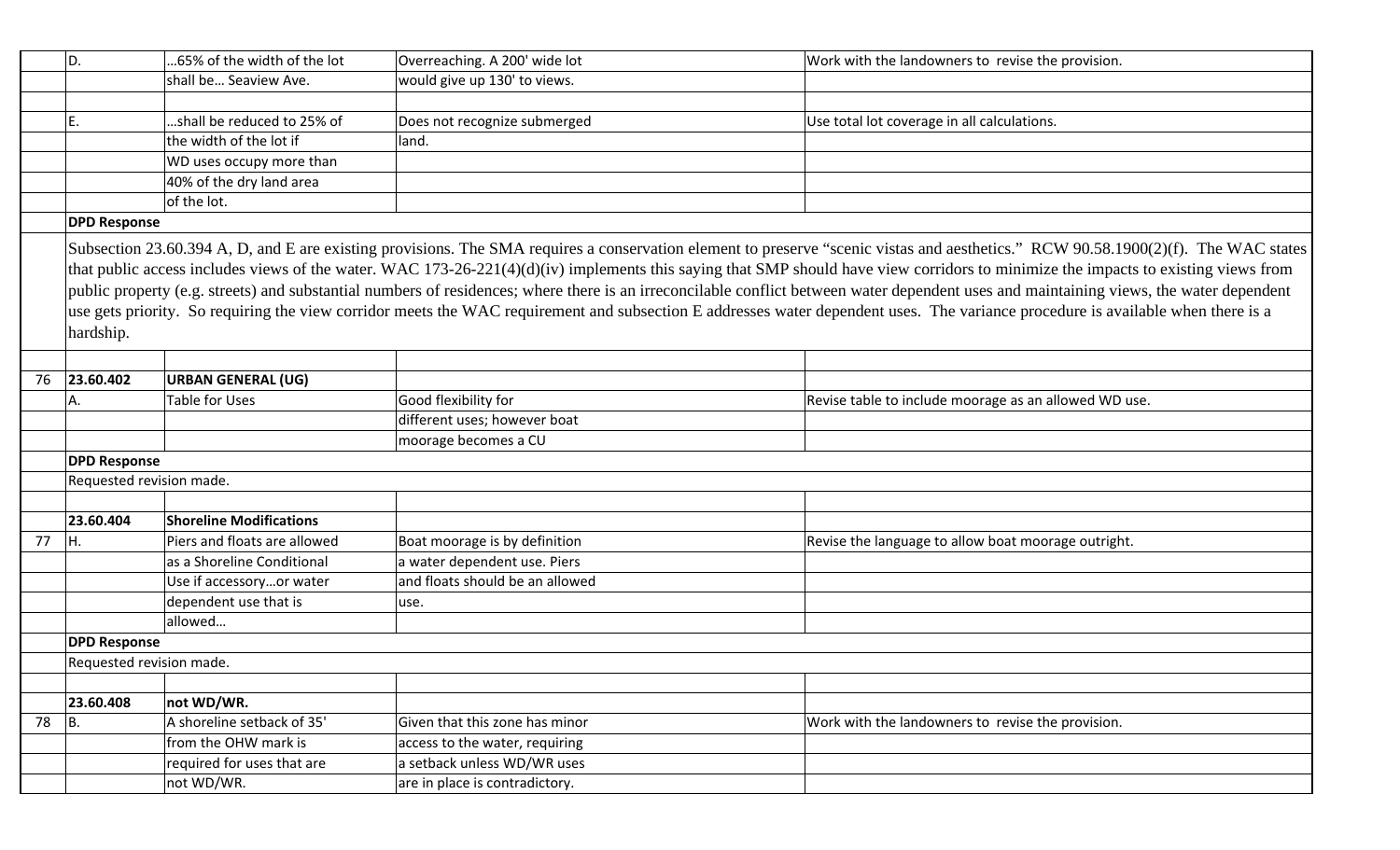|    | <b>DPD Response</b>                                                                                                                                                                                                                                                                                                                                     |                              |                                                                                                                                 |                                                                                                                                                                                                           |
|----|---------------------------------------------------------------------------------------------------------------------------------------------------------------------------------------------------------------------------------------------------------------------------------------------------------------------------------------------------------|------------------------------|---------------------------------------------------------------------------------------------------------------------------------|-----------------------------------------------------------------------------------------------------------------------------------------------------------------------------------------------------------|
|    | Comment is not clear on what makes the requirement contradictory. The SMP balances the need for water-dependent uses, public access and shoreline protection. When a use is not water<br>dependent then the goal of the shoreline environment is to meet one of the other SMP goals. A shoreline setback meets a minimal environmental protection goal. |                              |                                                                                                                                 |                                                                                                                                                                                                           |
|    |                                                                                                                                                                                                                                                                                                                                                         |                              |                                                                                                                                 |                                                                                                                                                                                                           |
| 79 | 23.60.412                                                                                                                                                                                                                                                                                                                                               | <b>View Corridors</b>        |                                                                                                                                 |                                                                                                                                                                                                           |
|    |                                                                                                                                                                                                                                                                                                                                                         | .35% of the width of the lot | Overreaching.                                                                                                                   | Work with the landowners to revise the provision.                                                                                                                                                         |
|    | <b>DPD Response</b>                                                                                                                                                                                                                                                                                                                                     |                              |                                                                                                                                 |                                                                                                                                                                                                           |
|    |                                                                                                                                                                                                                                                                                                                                                         | See response to comment #75. |                                                                                                                                 |                                                                                                                                                                                                           |
|    |                                                                                                                                                                                                                                                                                                                                                         |                              | given that this zone has minor                                                                                                  |                                                                                                                                                                                                           |
| 80 | 23.60.414                                                                                                                                                                                                                                                                                                                                               | <b>Public Access</b>         |                                                                                                                                 |                                                                                                                                                                                                           |
|    | B. 1 & 2.                                                                                                                                                                                                                                                                                                                                               | Marinas and non WD           | It is unclear how private property                                                                                              | Work with the landowners to revise the provision.                                                                                                                                                         |
|    |                                                                                                                                                                                                                                                                                                                                                         | development must provide     | on a steep bank or a college                                                                                                    |                                                                                                                                                                                                           |
|    |                                                                                                                                                                                                                                                                                                                                                         | public access                | soccer field will provide public                                                                                                |                                                                                                                                                                                                           |
|    |                                                                                                                                                                                                                                                                                                                                                         |                              | access. The Burke Gilman trail                                                                                                  |                                                                                                                                                                                                           |
|    |                                                                                                                                                                                                                                                                                                                                                         |                              | already provides access.                                                                                                        |                                                                                                                                                                                                           |
|    | <b>DPD Response</b>                                                                                                                                                                                                                                                                                                                                     |                              |                                                                                                                                 |                                                                                                                                                                                                           |
|    |                                                                                                                                                                                                                                                                                                                                                         |                              |                                                                                                                                 | This provision pertains to waterfront lots and is existing code language and is required to meet the WAC for uses that are not water-depenent and for boating facilities. Additionally, Section 23.60.164 |
|    |                                                                                                                                                                                                                                                                                                                                                         |                              | provides alternatives for situations where there are siting issues or other means of providing access. And see response to #19. |                                                                                                                                                                                                           |
|    |                                                                                                                                                                                                                                                                                                                                                         |                              |                                                                                                                                 |                                                                                                                                                                                                           |
| 81 | 23.60.480                                                                                                                                                                                                                                                                                                                                               | <b>Urban Industrial</b>      |                                                                                                                                 |                                                                                                                                                                                                           |
|    | А.                                                                                                                                                                                                                                                                                                                                                      | Table of Uses                | Only 4 outright allowed                                                                                                         | Work with landowners and the regulated tenants to                                                                                                                                                         |
|    |                                                                                                                                                                                                                                                                                                                                                         |                              | industrial/commercial uses                                                                                                      | amend the table of uses and revise the provisions.                                                                                                                                                        |
|    |                                                                                                                                                                                                                                                                                                                                                         |                              | allowed outright on waterfront                                                                                                  |                                                                                                                                                                                                           |
|    |                                                                                                                                                                                                                                                                                                                                                         |                              | lots.                                                                                                                           |                                                                                                                                                                                                           |
|    |                                                                                                                                                                                                                                                                                                                                                         |                              | 1. Protecting industrial uses                                                                                                   |                                                                                                                                                                                                           |
|    |                                                                                                                                                                                                                                                                                                                                                         |                              | needs to include flexibility                                                                                                    |                                                                                                                                                                                                           |
|    |                                                                                                                                                                                                                                                                                                                                                         |                              | to conduct business.                                                                                                            |                                                                                                                                                                                                           |
|    |                                                                                                                                                                                                                                                                                                                                                         |                              | 2. UI uses on the Duwamish will                                                                                                 |                                                                                                                                                                                                           |
|    |                                                                                                                                                                                                                                                                                                                                                         |                              | be necessarily different from                                                                                                   |                                                                                                                                                                                                           |
|    |                                                                                                                                                                                                                                                                                                                                                         |                              | UI uses in the Ship Canal as                                                                                                    |                                                                                                                                                                                                           |
|    |                                                                                                                                                                                                                                                                                                                                                         |                              | most waterfront lots do not have                                                                                                |                                                                                                                                                                                                           |
|    |                                                                                                                                                                                                                                                                                                                                                         |                              | the same owner as the upland lot;                                                                                               |                                                                                                                                                                                                           |
|    |                                                                                                                                                                                                                                                                                                                                                         |                              | and the range of uses are limited                                                                                               |                                                                                                                                                                                                           |
|    |                                                                                                                                                                                                                                                                                                                                                         |                              | by the Locks.                                                                                                                   |                                                                                                                                                                                                           |
|    |                                                                                                                                                                                                                                                                                                                                                         |                              | 3. Uses should be                                                                                                               |                                                                                                                                                                                                           |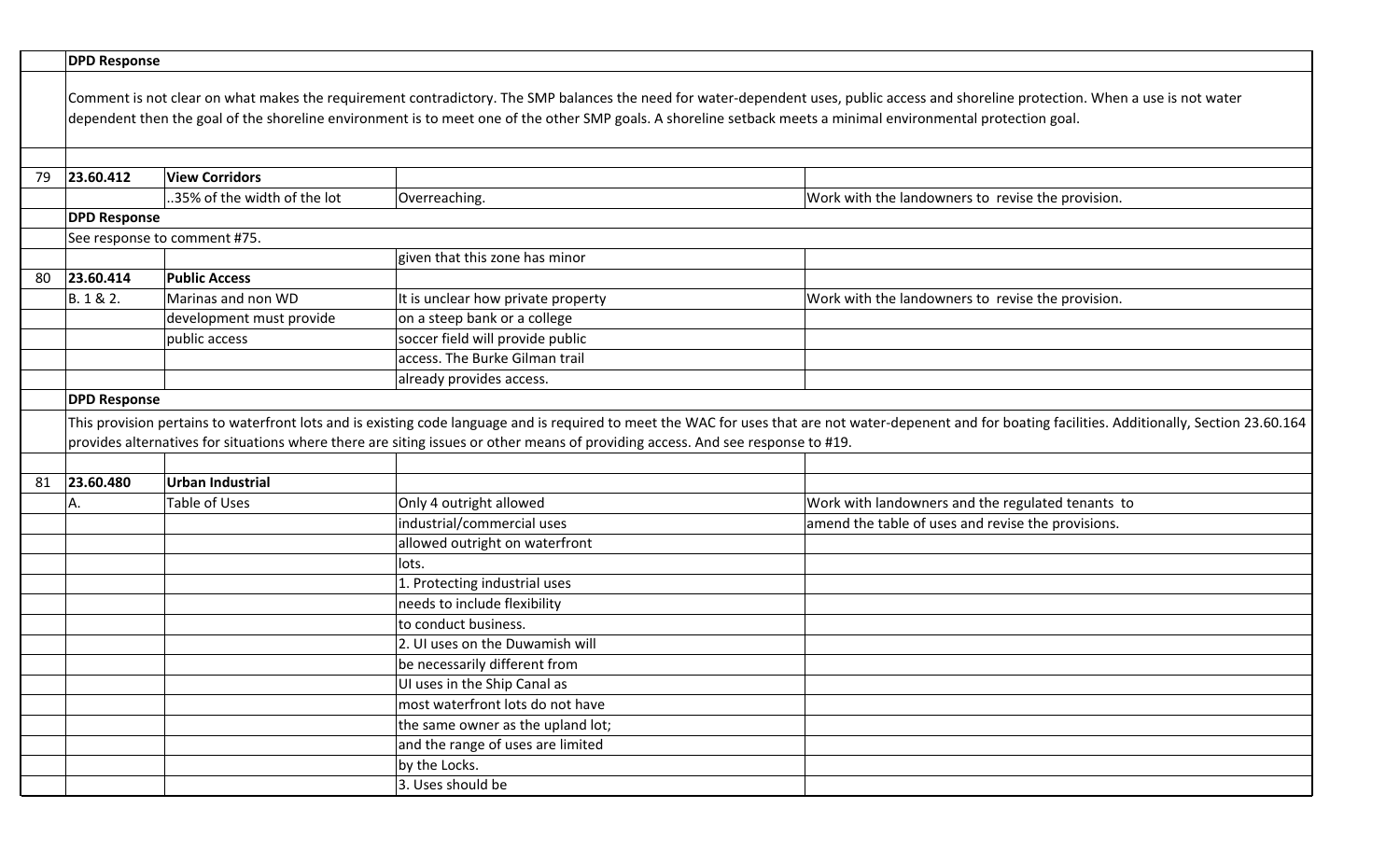|    |                     |                                                           | allowed outright, especially                                                                                                                            |                                                                                                                                                                                                        |
|----|---------------------|-----------------------------------------------------------|---------------------------------------------------------------------------------------------------------------------------------------------------------|--------------------------------------------------------------------------------------------------------------------------------------------------------------------------------------------------------|
|    |                     |                                                           | those relating to manufacturing,                                                                                                                        |                                                                                                                                                                                                        |
|    |                     |                                                           | warehousing & storage and                                                                                                                               |                                                                                                                                                                                                        |
|    |                     |                                                           | general sales & service.                                                                                                                                |                                                                                                                                                                                                        |
|    |                     |                                                           | 4. Remember that all businesses                                                                                                                         |                                                                                                                                                                                                        |
|    |                     |                                                           | need a place to conduct their                                                                                                                           |                                                                                                                                                                                                        |
|    |                     |                                                           | business in an office.                                                                                                                                  |                                                                                                                                                                                                        |
|    |                     |                                                           | 5. Making a business use CU or SU                                                                                                                       |                                                                                                                                                                                                        |
|    |                     |                                                           | creates a hardship to establish,                                                                                                                        |                                                                                                                                                                                                        |
|    |                     |                                                           | maintain or expand industrial                                                                                                                           |                                                                                                                                                                                                        |
|    |                     |                                                           | uses.                                                                                                                                                   |                                                                                                                                                                                                        |
|    | <b>DPD Response</b> |                                                           |                                                                                                                                                         |                                                                                                                                                                                                        |
|    |                     | See revised Section 23.60.502 WD and WR uses are allowed. |                                                                                                                                                         |                                                                                                                                                                                                        |
| 82 | 23.60.486           | <b>Height</b>                                             |                                                                                                                                                         |                                                                                                                                                                                                        |
|    | А.                  | 35'                                                       | 35' is too strict for support of the                                                                                                                    | Work with landowners and the regulated businesses to                                                                                                                                                   |
|    |                     |                                                           | industrial uses.                                                                                                                                        | revise the language.                                                                                                                                                                                   |
|    |                     |                                                           |                                                                                                                                                         |                                                                                                                                                                                                        |
|    | C.                  | 55' for WD/WR authorized                                  | Prevents height increases                                                                                                                               | Work with landowners and the regulated businesses to                                                                                                                                                   |
|    |                     | by Director if residential                                | due to view protection for others.                                                                                                                      | revise the language.                                                                                                                                                                                   |
|    |                     | views not blocked                                         |                                                                                                                                                         |                                                                                                                                                                                                        |
|    | <b>DPD Response</b> |                                                           |                                                                                                                                                         |                                                                                                                                                                                                        |
|    |                     |                                                           | Height is required to be limited see RCW 90.58.320.Section revised to allow additional height in specific situations within the constraints of the RCW. |                                                                                                                                                                                                        |
|    |                     |                                                           |                                                                                                                                                         |                                                                                                                                                                                                        |
| 83 | 23.60.490           | <b>Shoreline Setbacks</b>                                 |                                                                                                                                                         |                                                                                                                                                                                                        |
|    | А.                  | 15' setback for WD/WR uses                                | In an industrial zone no setbacks                                                                                                                       | Work with landowners and the regulated businesses to                                                                                                                                                   |
|    | Β.                  | 35' setback for open space                                | should be required.                                                                                                                                     | revise the language.                                                                                                                                                                                   |
|    | C                   | 50' setback for non WD/WR                                 |                                                                                                                                                         |                                                                                                                                                                                                        |
|    |                     | Between the two setbacks                                  |                                                                                                                                                         |                                                                                                                                                                                                        |
|    |                     | are development criteria.                                 |                                                                                                                                                         |                                                                                                                                                                                                        |
|    | <b>DPD Response</b> |                                                           |                                                                                                                                                         |                                                                                                                                                                                                        |
|    |                     |                                                           |                                                                                                                                                         | 15-ft is for the structure and is needed to protect shoreline slopes. The water-dependent use can occur within the 15-ft setback. The 35-ft open space setback will not apply to WD/WR industrial uses |
|    |                     |                                                           | and the 60-ft shoreline setback is existing language and works as an incentive for WD/WR uses on industrial waterfront property.                        |                                                                                                                                                                                                        |
|    |                     |                                                           |                                                                                                                                                         |                                                                                                                                                                                                        |
| 84 | 23.60.492           | <b>View Corridors</b>                                     | 35% of the lot width is excessive.                                                                                                                      | Work with landowners and the regulated businesses to                                                                                                                                                   |
|    |                     |                                                           | Submerged land is not counted                                                                                                                           | revise the language.                                                                                                                                                                                   |
|    |                     |                                                           | in the equation.                                                                                                                                        |                                                                                                                                                                                                        |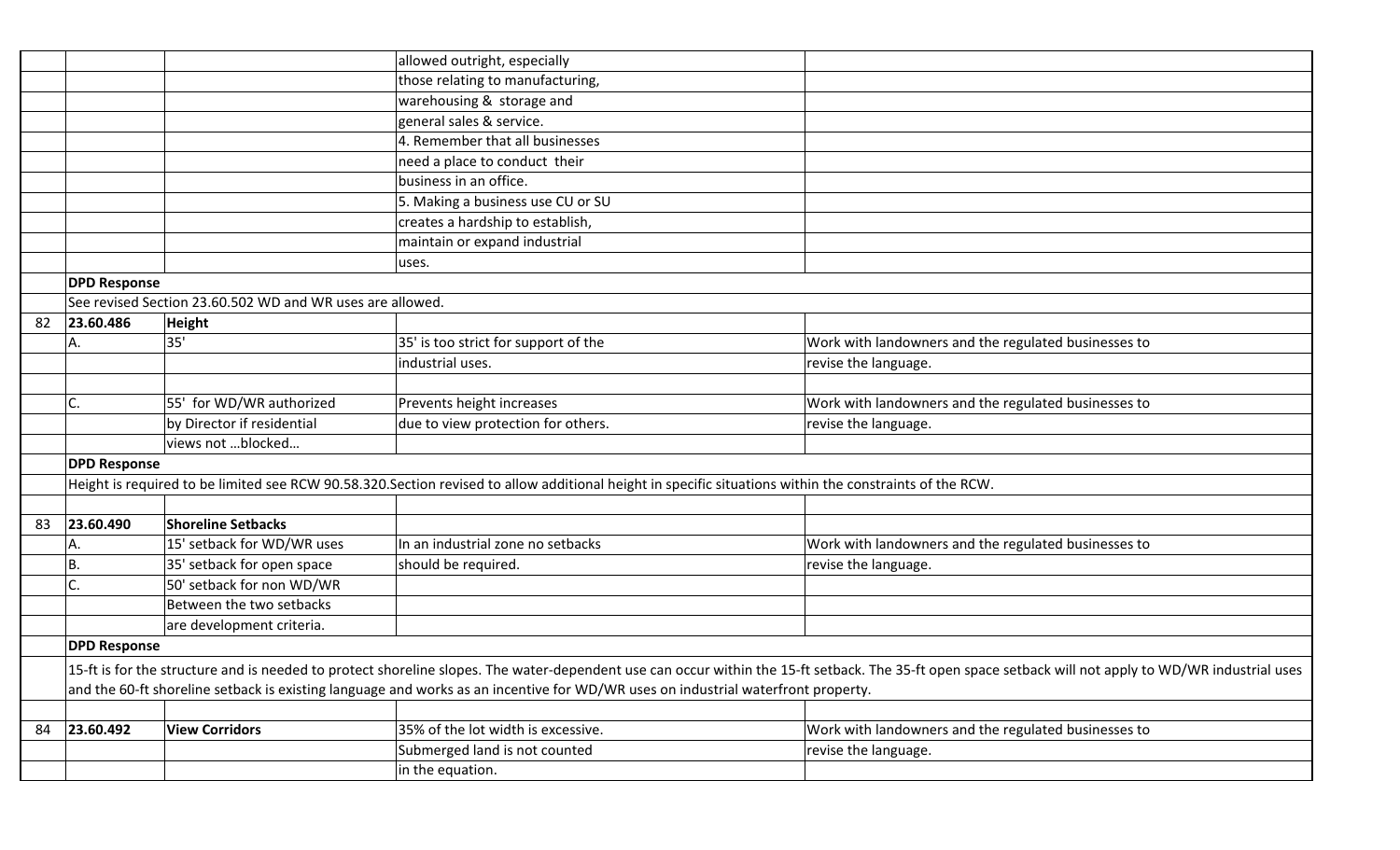|    | <b>DPD Response</b>          |                                                                     |                                  |                                                                                                                                                                                                       |  |
|----|------------------------------|---------------------------------------------------------------------|----------------------------------|-------------------------------------------------------------------------------------------------------------------------------------------------------------------------------------------------------|--|
|    | See response to comment #75. |                                                                     |                                  |                                                                                                                                                                                                       |  |
|    |                              |                                                                     |                                  |                                                                                                                                                                                                       |  |
| 85 | 23.60.494                    | <b>Public Access</b>                                                | Should not be required in        | Work with landowners and the regulated businesses to                                                                                                                                                  |  |
|    |                              |                                                                     | industrial areas.                | revise the language.                                                                                                                                                                                  |  |
|    |                              |                                                                     | Urban Industrial areas are set   |                                                                                                                                                                                                       |  |
|    |                              |                                                                     | aside to be the most intensely   |                                                                                                                                                                                                       |  |
|    |                              |                                                                     | used, this provision undermines  |                                                                                                                                                                                                       |  |
|    |                              |                                                                     | that use.                        |                                                                                                                                                                                                       |  |
|    | <b>DPD Response</b>          |                                                                     |                                  |                                                                                                                                                                                                       |  |
|    |                              |                                                                     |                                  | Public access is not required for WD uses. For WR uses it is a WAC requirement unless their a safety concerns at the site. DPD is proposing a Public Access plan to provide for a payment in lieu for |  |
|    |                              | public access in industrial areas. And see response to comment #19. |                                  |                                                                                                                                                                                                       |  |
|    |                              |                                                                     |                                  |                                                                                                                                                                                                       |  |
|    |                              |                                                                     |                                  |                                                                                                                                                                                                       |  |
| 86 | 23.60.502                    | <b>Urban Maritime</b>                                               |                                  |                                                                                                                                                                                                       |  |
|    | А.                           | Table of Uses                                                       | Only 3 industrial or commercial  | Work with landowners and the regulated tenants to                                                                                                                                                     |  |
|    |                              |                                                                     | uses allowed outright on         | amend the table of uses and revise the provisions.                                                                                                                                                    |  |
|    |                              |                                                                     | waterfront lots.                 | See restriction comments on UI.                                                                                                                                                                       |  |
|    | <b>DPD Response</b>          |                                                                     |                                  |                                                                                                                                                                                                       |  |
|    |                              | See revised Sections 23.60.502 abd 23.60.504.                       |                                  |                                                                                                                                                                                                       |  |
|    |                              |                                                                     |                                  |                                                                                                                                                                                                       |  |
| 87 | B.1.2.b                      | .non WD/WR commercial                                               | Submerged water dependent        | Work with landowners and the regulated businesses to                                                                                                                                                  |  |
|    |                              | uses can occupy no more                                             | land not calculated. Only one    | revise the language.                                                                                                                                                                                  |  |
|    |                              | than 10% of the dry-land                                            | facility in Ship Canal provides  |                                                                                                                                                                                                       |  |
|    |                              | area of the lot; except                                             | more than 9,000 If of commercial |                                                                                                                                                                                                       |  |
|    |                              | if the lot provides more                                            | moorage.                         |                                                                                                                                                                                                       |  |
|    |                              | than 9,000 If of commercial                                         |                                  |                                                                                                                                                                                                       |  |
|    |                              | moorage,it may occupy                                               |                                  |                                                                                                                                                                                                       |  |
|    |                              | up to 20%                                                           |                                  |                                                                                                                                                                                                       |  |
|    | <b>DPD Response</b>          |                                                                     |                                  |                                                                                                                                                                                                       |  |
|    |                              |                                                                     |                                  | See revised Sections 23.60.502 and 23.60.504 where changes were made to the uses allowed. However, WD/WR uses are the preferred use and when this not met then another goal of the SMP is             |  |
|    | required.                    |                                                                     |                                  |                                                                                                                                                                                                       |  |
|    |                              |                                                                     |                                  |                                                                                                                                                                                                       |  |
| 88 | $\overline{\mathsf{C}}$ .    | Heavy commercial                                                    | Most of the water dependent      |                                                                                                                                                                                                       |  |
|    |                              | services are prohibited on                                          | uses occur on waterfront lots    | Work with landowners and the regulated businesses to                                                                                                                                                  |  |
|    |                              | waterfront lots.                                                    | in the Ship Canal.               | revise the language.                                                                                                                                                                                  |  |
|    | <b>DPD Response</b>          |                                                                     |                                  |                                                                                                                                                                                                       |  |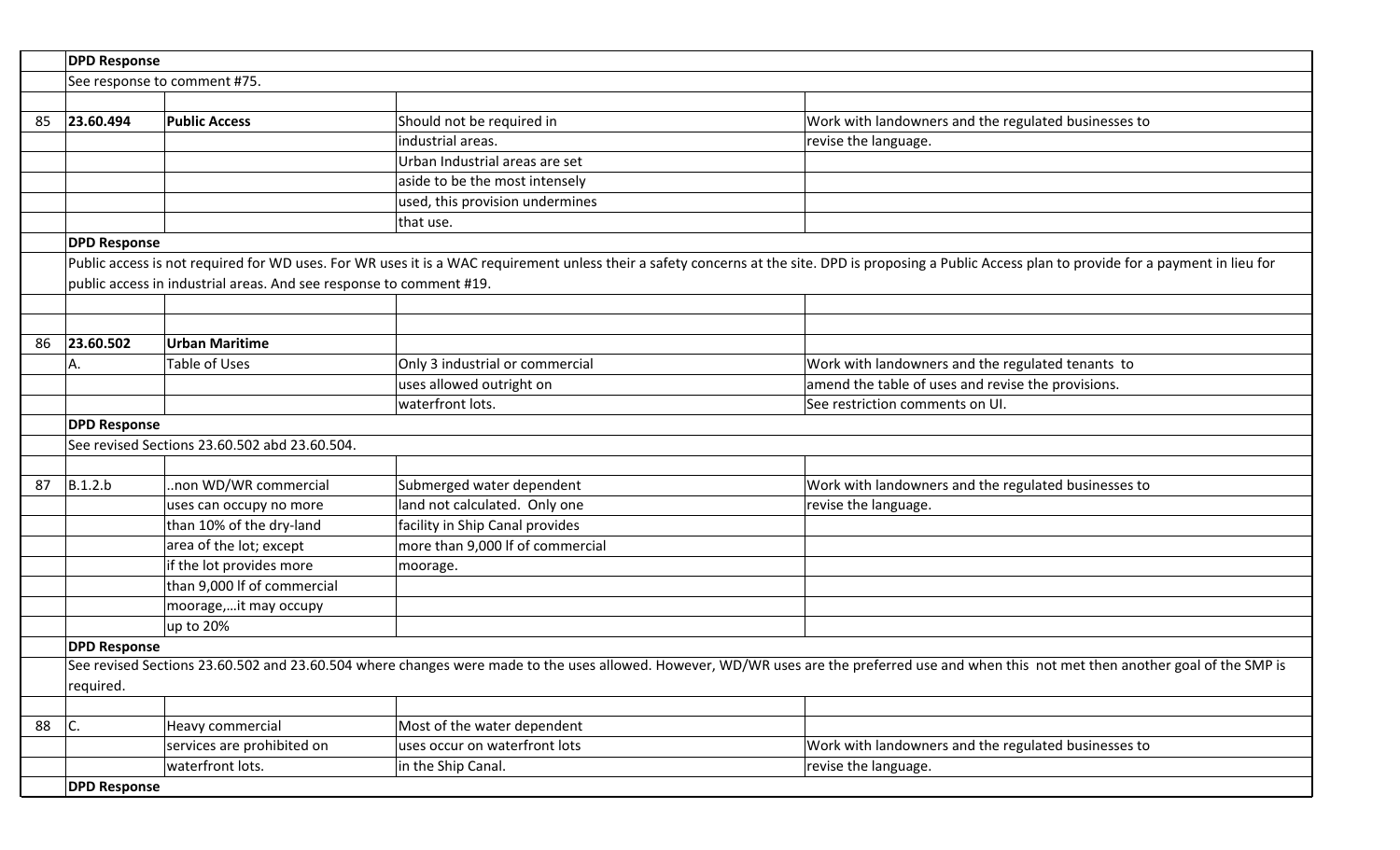|    | See revised Section 23.60.502 WD/WR heavy commercial uses are allowed. |                              |                                                                                                                                    |                                                      |  |
|----|------------------------------------------------------------------------|------------------------------|------------------------------------------------------------------------------------------------------------------------------------|------------------------------------------------------|--|
|    |                                                                        |                              |                                                                                                                                    |                                                      |  |
| 89 | IG.                                                                    | Covered moorage in Lake      | Puts UM users at a disadvantage                                                                                                    | Work with landowners and the regulated businesses to |  |
|    |                                                                        | Union & Portage Bay          | in this geographical split.                                                                                                        | revise the language.                                 |  |
|    |                                                                        | is prohibited and is         |                                                                                                                                    |                                                      |  |
|    |                                                                        | otherwise allowed.           |                                                                                                                                    |                                                      |  |
|    | <b>DPD Response</b>                                                    |                              |                                                                                                                                    |                                                      |  |
|    |                                                                        |                              | Existing code language and is a requirement to meet the view standards and ecological protection and overwater coverage standards. |                                                      |  |
|    |                                                                        |                              |                                                                                                                                    |                                                      |  |
| 90 | IH.                                                                    | <b>Existing recreational</b> | 1. Recreational marinas are                                                                                                        | Delete this provision.                               |  |
|    |                                                                        | marinas on waterfront lots   | located in the UM zone because                                                                                                     |                                                      |  |
|    |                                                                        | are allowed to reconfigure   | of historic use. Most could not                                                                                                    |                                                      |  |
|    |                                                                        | .but may not expand.         | accommodate commercial                                                                                                             |                                                      |  |
|    |                                                                        | Expansion includes           | vessels due to vessel size or                                                                                                      |                                                      |  |
|    |                                                                        | additional over water        | configuration of the marina.                                                                                                       |                                                      |  |
|    |                                                                        | coverage due to piers,       | 2. It really should be a business                                                                                                  |                                                      |  |
|    |                                                                        | floats, larger vessels,      | decision as to whether                                                                                                             |                                                      |  |
|    |                                                                        | housebarges, or floating     | recreational vessels are allowed.                                                                                                  |                                                      |  |
|    |                                                                        | homes or additional          | 3. There is enough confusion                                                                                                       |                                                      |  |
|    |                                                                        | vessels or housebarges.      | about commercial businesses                                                                                                        |                                                      |  |
|    |                                                                        | New recreational marinas     | doing work on recreational                                                                                                         |                                                      |  |
|    |                                                                        | are prohibited.              | vessels.                                                                                                                           |                                                      |  |
|    | <b>DPD Response</b>                                                    |                              |                                                                                                                                    |                                                      |  |
|    |                                                                        |                              | See revised Section 23.60.502 recreational marinas are allowed in the Lake Union and Ship Canal area.                              |                                                      |  |
|    |                                                                        |                              |                                                                                                                                    |                                                      |  |
|    | 23.60.506                                                              | Height                       |                                                                                                                                    |                                                      |  |
| 92 | Α.                                                                     | .35'                         | This is too strict for the support                                                                                                 | Work with landowners and the regulated businesses to |  |
|    |                                                                        |                              | of maritime businesses.                                                                                                            | revise the language.                                 |  |
|    |                                                                        | up to 55' with exceptions    |                                                                                                                                    |                                                      |  |
|    | <b>DPD Response</b>                                                    |                              |                                                                                                                                    |                                                      |  |
|    |                                                                        | See response to comment #82. |                                                                                                                                    |                                                      |  |
|    |                                                                        |                              |                                                                                                                                    |                                                      |  |
| 93 | C.1                                                                    | Not more than 25% of the     | It is unclear why a WD/WR use                                                                                                      | Work with landowners and the regulated businesses to |  |
|    |                                                                        | lot area would be covered    | is being so restricted.                                                                                                            | revise the language.                                 |  |
|    |                                                                        | by a structure with the      |                                                                                                                                    |                                                      |  |
|    |                                                                        | increased height.            |                                                                                                                                    |                                                      |  |
|    | <b>DPD Response</b>                                                    |                              |                                                                                                                                    |                                                      |  |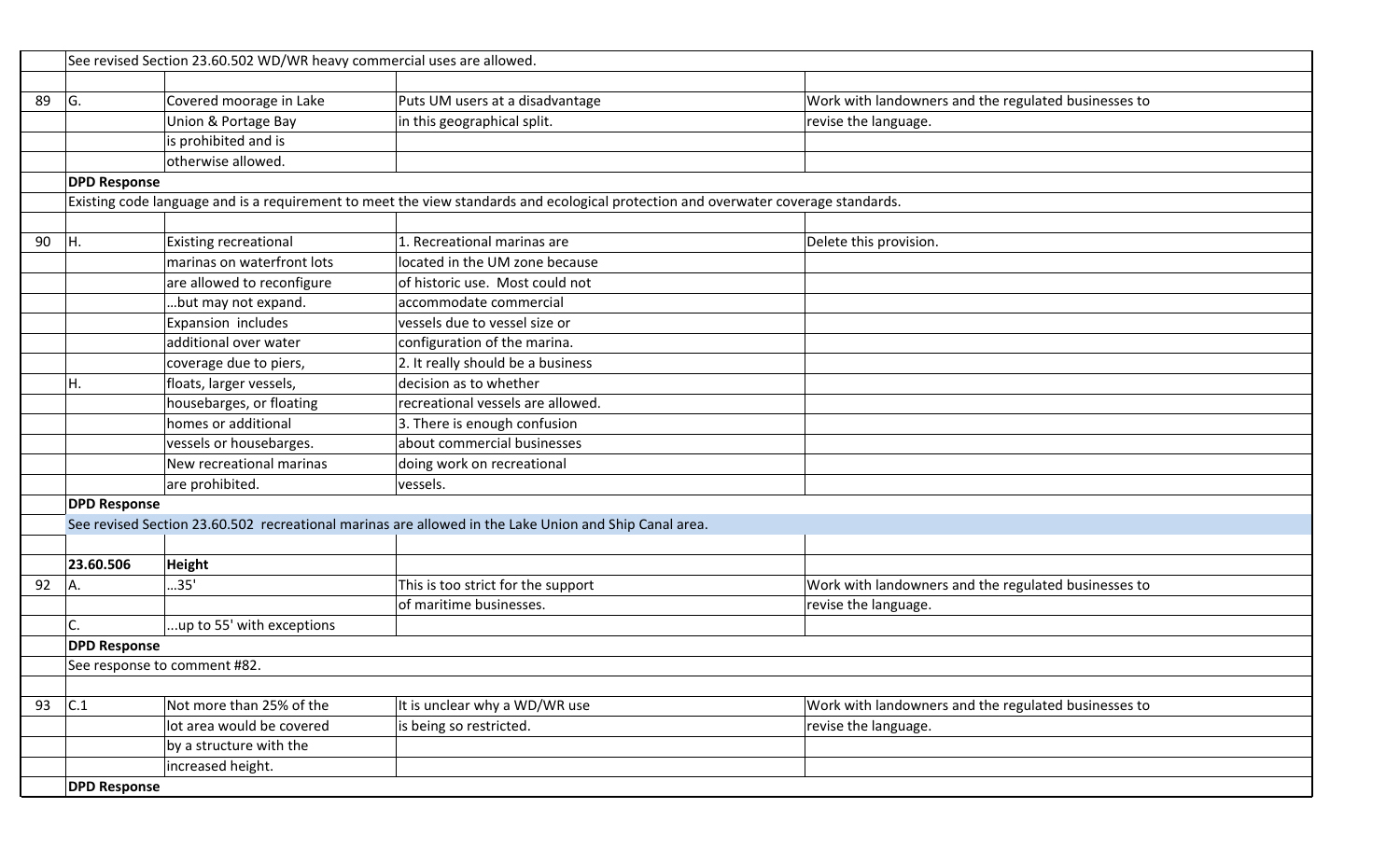|    | RCW requirement to keep view of the water. See response to comment #75 |                                                                |                                                                                                   |                                                                                                                                                                                                |
|----|------------------------------------------------------------------------|----------------------------------------------------------------|---------------------------------------------------------------------------------------------------|------------------------------------------------------------------------------------------------------------------------------------------------------------------------------------------------|
|    |                                                                        |                                                                |                                                                                                   |                                                                                                                                                                                                |
| 94 | C.2                                                                    | Views of upland residents                                      | 1. This is inconsistent with the                                                                  | Delete.                                                                                                                                                                                        |
|    |                                                                        | would not be substantially                                     | SMA Guidelines on territory.                                                                      |                                                                                                                                                                                                |
|    |                                                                        | blocked.                                                       | 2. An upland residential use                                                                      |                                                                                                                                                                                                |
|    |                                                                        |                                                                | should not be given preference.                                                                   |                                                                                                                                                                                                |
|    | <b>DPD Response</b>                                                    |                                                                |                                                                                                   |                                                                                                                                                                                                |
|    |                                                                        |                                                                |                                                                                                   | See response to comment #75. RCW requirement. RCW 90.58.320 states "no permit shall be issued for any new or expanding building or structure of more than 35 feet  that will obstruct the view |
|    |                                                                        |                                                                | of a substantial number of residences adjoining such shorelines" These are the upland residences. |                                                                                                                                                                                                |
|    |                                                                        |                                                                |                                                                                                   |                                                                                                                                                                                                |
| 95 | 23.60.508                                                              | <b>Lot Coverage</b>                                            |                                                                                                   |                                                                                                                                                                                                |
|    | А.                                                                     | Waterfront lotsthe follow-                                     |                                                                                                   |                                                                                                                                                                                                |
|    |                                                                        | ing requirements apply:                                        |                                                                                                   |                                                                                                                                                                                                |
|    | A.1                                                                    | Structures, including floats                                   | If a property in UM has no                                                                        | Work with landowners and the regulated businesses to                                                                                                                                           |
|    |                                                                        | and piers, shall not occupy                                    | dry land, this deeply limits what                                                                 | revise the language.                                                                                                                                                                           |
|    |                                                                        | more than 50% of the                                           | can be done with a business.                                                                      |                                                                                                                                                                                                |
|    |                                                                        | submerged portion of                                           |                                                                                                   |                                                                                                                                                                                                |
|    |                                                                        | a waterfront lot, with                                         |                                                                                                   |                                                                                                                                                                                                |
|    |                                                                        | exceptions.                                                    |                                                                                                   |                                                                                                                                                                                                |
|    | <b>DPD Response</b>                                                    |                                                                |                                                                                                   |                                                                                                                                                                                                |
|    |                                                                        | See new Section 23.60.504, for uses allowed on submerged land. |                                                                                                   |                                                                                                                                                                                                |
|    |                                                                        |                                                                |                                                                                                   |                                                                                                                                                                                                |
| 96 | C.1                                                                    | up to 65%that has a                                            | If a property in UM has no                                                                        | Work with landowners and the regulated businesses to                                                                                                                                           |
|    |                                                                        | depth of less than 50' of                                      | dry land, this deeply limits what                                                                 | revise the language.                                                                                                                                                                           |
|    |                                                                        | dry land.                                                      | can be done with a business.                                                                      |                                                                                                                                                                                                |
|    | <b>DPD Response</b>                                                    |                                                                |                                                                                                   |                                                                                                                                                                                                |
|    |                                                                        | See new Section 23.60.504, for uses on submerged land.         |                                                                                                   |                                                                                                                                                                                                |
|    |                                                                        |                                                                |                                                                                                   |                                                                                                                                                                                                |
| 97 | 23.60.510                                                              | <b>Setbacks</b>                                                |                                                                                                   |                                                                                                                                                                                                |
|    | А.                                                                     | 15' for minimum                                                | None of the requirements                                                                          | Work with landowners and the regulated businesses to                                                                                                                                           |
|    |                                                                        |                                                                | encourage a urban maritime                                                                        | revise the language.                                                                                                                                                                           |
|    | <b>B.</b>                                                              | 35' for open space                                             | business.                                                                                         |                                                                                                                                                                                                |
|    |                                                                        |                                                                |                                                                                                   |                                                                                                                                                                                                |
|    | C.                                                                     | 50' for non-WD/WR uses                                         |                                                                                                   |                                                                                                                                                                                                |
|    | <b>DPD Response</b>                                                    |                                                                |                                                                                                   |                                                                                                                                                                                                |
|    | See response to comment #83.                                           |                                                                |                                                                                                   |                                                                                                                                                                                                |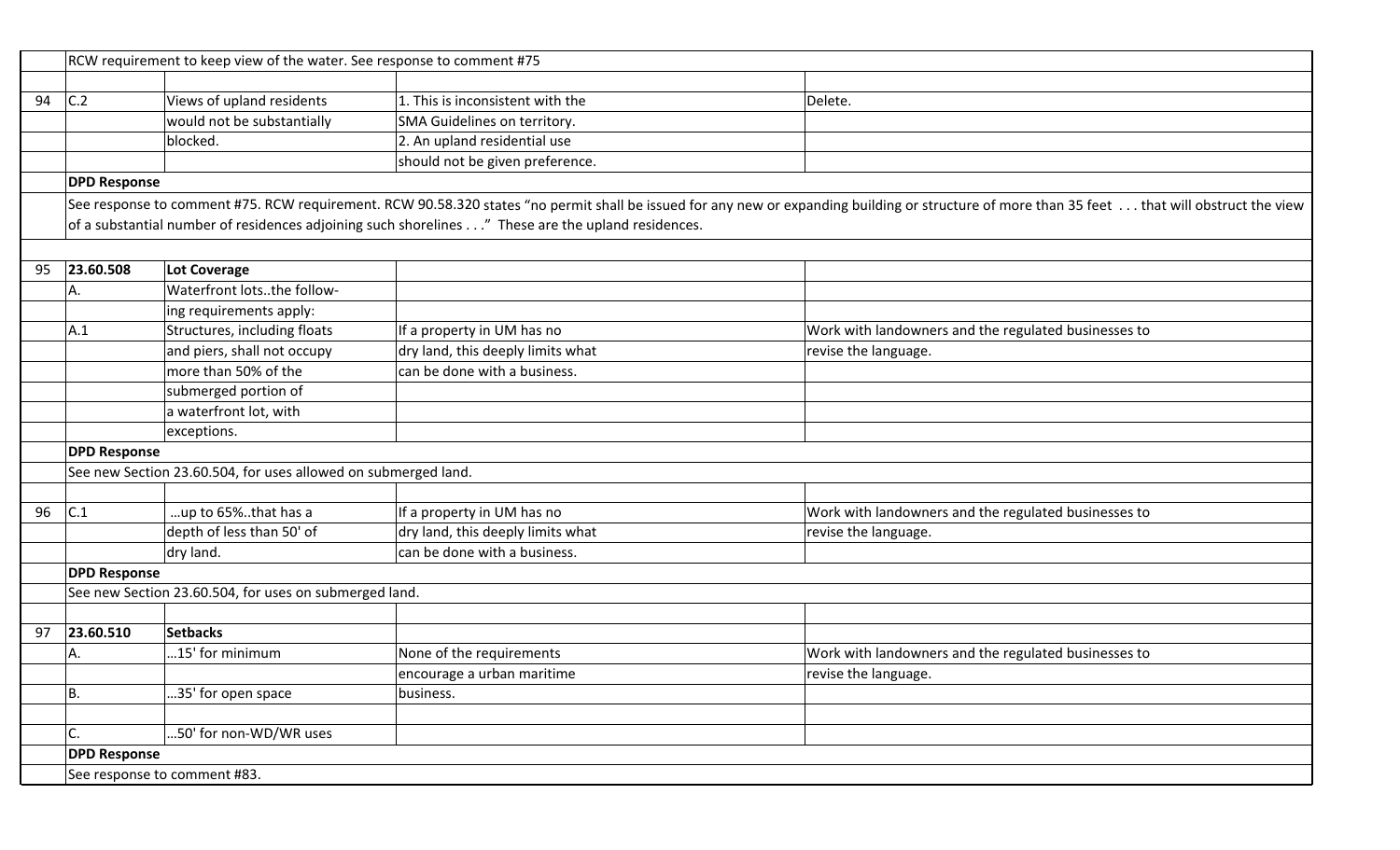| 98  | 23.60.512           | <b>View Corridors</b>       |                                                                                                                                                |                                                      |
|-----|---------------------|-----------------------------|------------------------------------------------------------------------------------------------------------------------------------------------|------------------------------------------------------|
|     | А.                  | 35% of the width of the     | None of the requirements                                                                                                                       | Work with landowners and the regulated businesses to |
|     |                     | lot                         | encourage a urban maritime                                                                                                                     | revise the language.                                 |
|     |                     | with exceptions and         | business.                                                                                                                                      |                                                      |
|     |                     | reductions in B - D         |                                                                                                                                                |                                                      |
|     | <b>DPD Response</b> |                             |                                                                                                                                                |                                                      |
|     |                     | See response to comment #75 |                                                                                                                                                |                                                      |
| 99  | 23.60.514           | <b>Public Access</b>        |                                                                                                                                                |                                                      |
|     | Β.                  | <b>Private Property</b>     | Urban Maritime areas are set                                                                                                                   |                                                      |
|     |                     | Public access shall be      | aside to be more intensely used,                                                                                                               |                                                      |
|     |                     | provided and maintained     | this provision undermines that                                                                                                                 |                                                      |
|     |                     | in:                         | use.                                                                                                                                           |                                                      |
|     | <b>DPD Response</b> |                             |                                                                                                                                                |                                                      |
|     |                     |                             | See response to comments #19 & #38: The provisions of the Code allow alternatives to accommodate site restrictions, safety, use conflicts etc. |                                                      |
| 100 | B.1.                | <b>Marinas</b>              | This may result in public access                                                                                                               | Work with landowners and the regulated businesses to |
|     |                     |                             | into unsafe conditions.                                                                                                                        | revise the language.                                 |
|     | <b>DPD Response</b> |                             |                                                                                                                                                |                                                      |
|     |                     |                             | See response to comments #19 & #38: The provisions of the Code allow alternatives to accommodate site restrictions, safety, use conflicts etc. |                                                      |
| 101 | B.3.                | Developments and uses that  | Any non-WD use triggers the                                                                                                                    | Work with landowners and the regulated businesses to |
|     |                     | are not WD                  | public access condition into                                                                                                                   | revise the language.                                 |
|     |                     |                             | areas where the public may                                                                                                                     |                                                      |
|     | <b>DPD Response</b> |                             |                                                                                                                                                |                                                      |
|     |                     |                             | See response to comments #19 & #38: The provisions of the Code allow alternatives to accommodate site restrictions, safety, use conflicts etc. |                                                      |